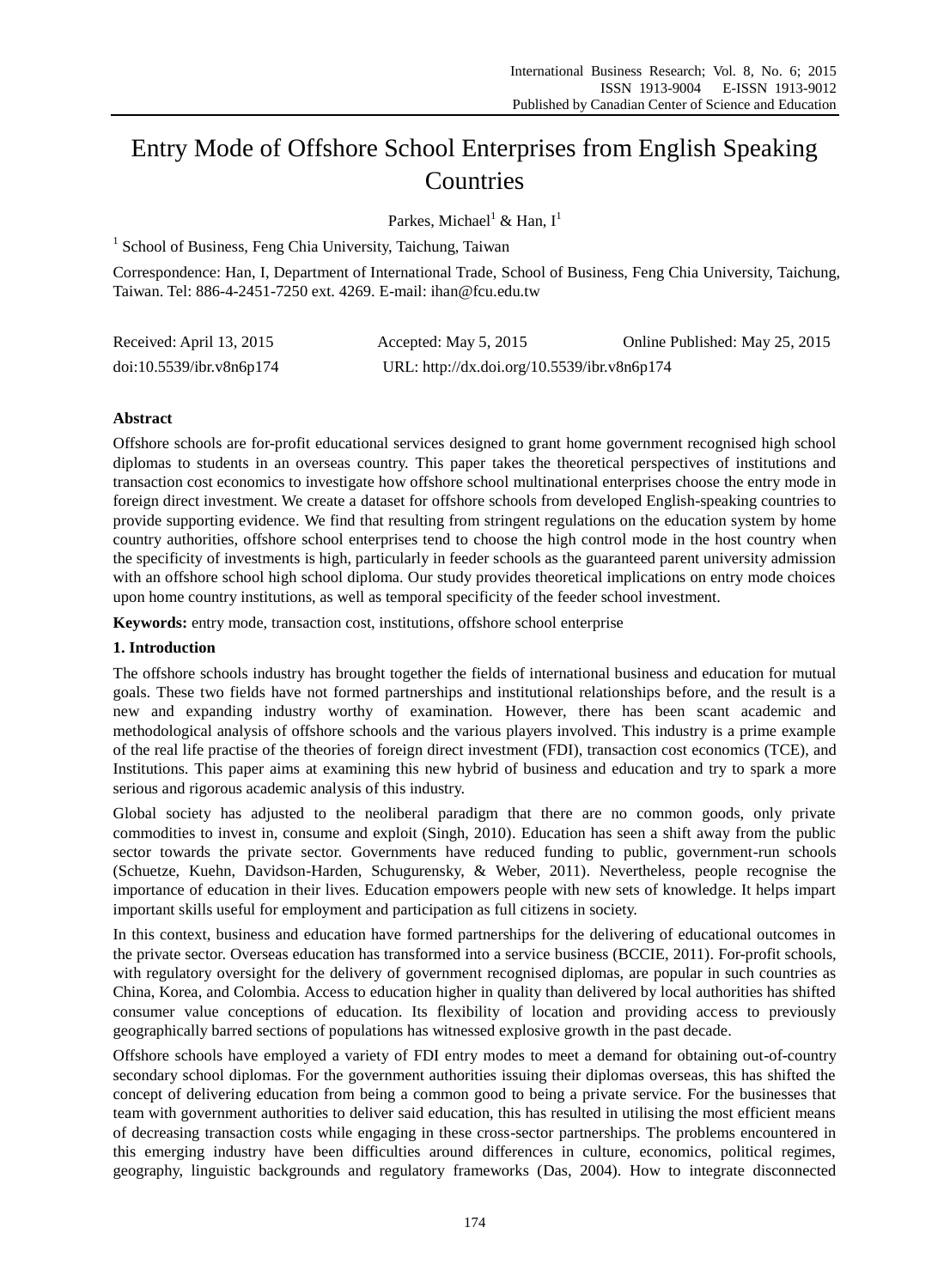regulatory regimes of education with multinational enterprises for the single purpose of delivering a formerly domestic program across international and even continental lines has been an ongoing dilemma.

International business and education fields have not intersected before. Inquiry is demanded as the growing industry of offshore schools gains greater accumulation of data, historical records, economic presence, and information on business-education-regulatory interaction. How governments and their education authorities adapt to this new paradigm merits observation. How private enterprise understands and comprehends the nature of regulations affecting education should be explored. As well, how such educational international businesses should select the entry mode for the fit of superior performance. Our research and analysis of this subject is conducted to help generate interest in research between the fields of education and international business.

This paper provides research on offshore schools and their operations in countries outside their home education authorities" jurisdiction. This study aims at comparing various theoretical backgrounds against real life information being produced regarding the aforementioned subject matter. In addition, the quantitative study of a collection of schools from English-speaking countries made for the purpose of identifying patterns. This paper is organized as follows. After a brief introduction of research objectives, motivations and questions of this study, we then provide an explanation of offshore schools. After that, we apply international business entry mode theories to explain offshore school entry mode choices and formulate the hypotheses. It also discusses major theories and empirical studies from the past. The methodology section provides the research method and analyses results. Based on our empirical results, we discuss significant implications and interpretations, as well as explanations for nonsignificant findings. Finally, our contributions from theoretical and empirical implications will be concluded and outlines limitations, well as future research will be given before the conclusions.

# **2. The Offshore School**

Offshore schools are for-profit, private sector educational services established for granting home government recognised high school diplomas to students in an overseas country. The schools are most often main or secondary components of investment companies (Schuetze, 2008). These parent companies are under the regulatory oversight of education authorities, each authority being a Ministry or Department of Education originating from a home country, or "home education authorities".

The international business of offshore schools are regarded as subsidiaries producing students with high school diplomas. The universities that receive the students are likened to firm headquarters seeking input of productive goods towards their goals and simultaneously transmitting information back to the subsidiaries on further need for resources. Such headquarters-subsidiary in this context transfers the "unfinished product" being the high school graduate going on to university for further education. Human resource management is unique in this regard as it pertains not just to the staff and faculty but also the subject of the enterprise; the students.

Students attending this school are locals seeking to obtain a foreign high school diploma (Jiang & Feng, 2006). The offshore school grants high school diplomas recognised by the parent company"s home education authority at the end of the term of study. Offshore schools operate mostly at the middle and secondary school level. Very few of these schools offer primary or elementary level education (Cosco, 2011). Some act as "feeders" to directly transfer their diploma-granted students to the home country university locus for college studies, whereas the rest of non-feeder offshore schools students are highly recognised by universities regulated by the home education authorities.

Offshore schools employ teachers given certification to instruct on the curricula set out by the home education authority. They are contracted to transport from the home country to the country where the school campus is located. These teachers are never locals of the host country, but foreign nationals from the home country with licensed credentials. Only in circumstances where the local education authority demands some adherence to the local curricula will local teachers be hired to instruct on certain subjects (State Council, 2003). In the future, offshore school alumni may obtain home country teaching credentials at home country universities to teach back at their alma mater, but this has yet to occur (Steffenhagen, 2013).

According to Dunning (1988, 1998), four FDI motivations determine the overseas location of offshore schools. The first is that they are resource seeking in that they gravitate towards jurisdictions that allow for the establishment of such organisations. The second is that they are market seeking where demand for such educational opportunities is high and where customers are willing to pay high tuition (Scheutze, 2008) for the privilege to study at these schools. The third is they are efficiency seeking in that they seek partners in the host country willing and able to invest in such enterprises and can reduce transaction costs normally associated with multinational operations. The fourth is that they seek strategic assets through exploiting opportunities to establish and gain market share to ensure clientele and profit maximisation. The offshore school"s headquarters operating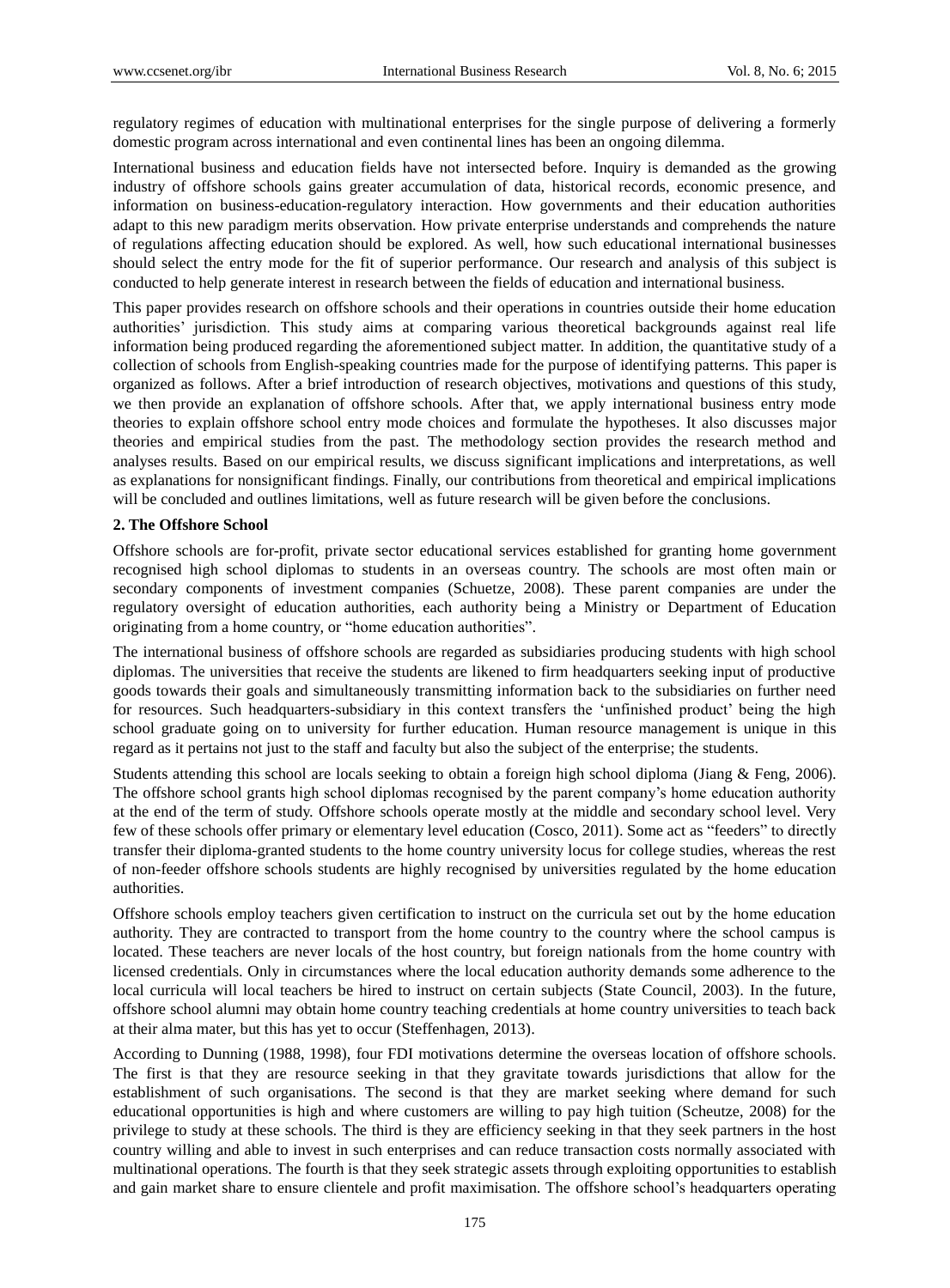standard here is that home country authorities matter, whereas the host country is selected as a location motivation (Dunning, 1998).

The FDI entry modes in offshore school cover all alternatives. In addition to the wholly-owned mode, the parent company may partner with a local educational institute to deliver the home country curriculum for handling transaction costs to partner with a local firm (Williamson, 1981). The local parent company is in charge of the business aspect of the school, and has legal and political power due to their local nature (Kheun, 2002). As the indigenous face of the offshore school, it reduces exogenous costs for the home parent company regarding operations, regulations and customs (Zhao & Decker, 2003).

English-speaking countries dominating this global business relates to the obvious nature of the English language being the international 'lingua franca'. It is logically more desirable to obtain a diploma from an English-speaking country than, say, from a French or Spanish or Chinese or Hindi-speaking country. As such, the institutes of English-speaking countries, namely the educational, scientific, industrial and professional standards, are considered world class (BCMOE, 2013). For this reason, customer and student demand gravitates towards diplomas from English-speaking jurisdictions.

In China, for example, offshore schools are designated as Chinese-foreign cooperation institutions and must meet a number of requirements (State Council, 2003; Wen, 2005). These include a prescribed organizational structure, be authorized by provincial and municipal authorities, and may not compete with primary and secondary public schooling. (Tan, 2009; Xiang & Shen, 2009). As of 2008, the top ten countries operating offshore schools in China were the United States (154), Australia (146), Canada (74), Japan (58), Hong Kong (56), Singapore (46), UK (40), Taiwan (31), France (24), Germany (14) and South Korea (12) (Schuetze, 2008). Of these, schools from English-speaking countries number 414 out of 655, or 63.2% of the total. Offshore schools can provide a more practical means of providing academic experience to local students without having to travel far and pay high costs, leave their country of origin and be out of a familiar environment at a young age (Scheutze et al., 2011; Xiang & Shen, 2009; Waters, 2006). Consequently, there is a growing market for offshore schools.

## **3. Entry Mode Choices**

#### *3.1 Transaction Cost Economics*

TCE predicts comparative institutional efficiency among market, hierarchy, and hybrid organising forms in exchanging assets (Coase, 1937; Williamson, 1979; Brouthers & Brouthers, 2003). Because of bounded rationality, opportunism, and the exchange frequency, the level of asset specificity determines the choice of mode in organising forms in pursuing efficient governance between exchange partners (Williamson, 1979, 1981). A large number of past studies found that high level of asset specificity demanded the choice of high control mode in order to govern exchange process in an efficient manner (Anderson & Gatignon, 1986; Brouthers & Brouthers, 2003; Brouthers & Nakos, 2004; Cosco, 2011; Elango & Sambharya, 2004; Hayden & Thompson, 1995; Hennart, 1988; Horvat, 1999; Kolk, Van Tulder, & Kostwinder, 2008; Ramaswami & Agarwal, 2000; Scheutze & Li, 2008; Wacziarg & Welch, 2008; Wen, 2005; Zhao & Decker 2003). In addition, there is sufficient evidence for entry mode choices regarding the level of specific assets possessed by MNEs upon FDI decisions (Bartlett, 2010; Brouthers & Brouthers, 2003; Chen & Hu, 2002; Cosco, 2011; Hayden & Thompson, 1995; Hayden & Thompson, 1995; Tan, 2009; Zhao & Decker, 2003).

In this climate, transaction costs for offshore schools tends to be high given the negotiation amongst offshore school MNEs and required adherence to government regulations pertaining to educational curricular standards and outcomes. The specific assets possessed by offshore school MNEs include land investments for the educational institute, the physical buildings of instruction, facilities for instruction, materials for learning including books and equipment, government-licenced teachers and administrators from the home country brought over to deliver curricula, periodic inspections for checking compliance, and local-foreign investors participating in the capitalisation of the enterprise, which are hardly to re-deploy if the FDI of educational curricular standards and outcomes do not align with the home-country authorities. For example, regardless of the entry mode utilised, there must be a physically manifested set of classrooms exclusively owned by the school. Another example is that the school can prove that their teachers and administrators have the legal capacity to instruct on the home-country authority"s curriculum. A final example is the inspectors are recognised by the home-country authority and they can verify that the school they observe meets accepted criteria for school operations. Hence,

**Hypothesis 1:** The level of asset specificity is positively associated with the choice of high control mode.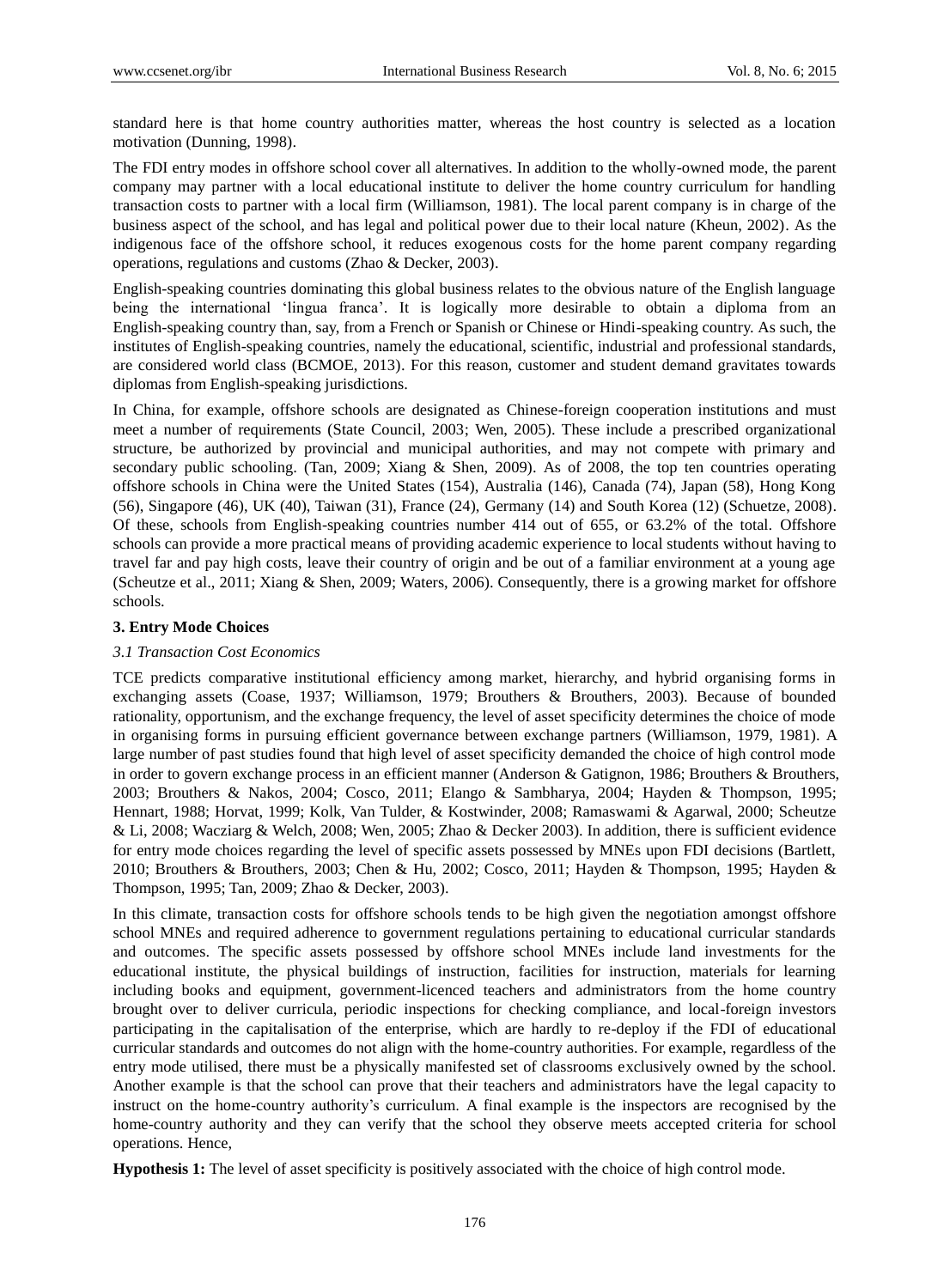## *3.2 Institutions*

Institutions can be examined by their changes and impact on economic performance over time. There is a distinction between institutions and organisations. Both form the structural framework that supports activities of exchange and interaction but they are not the same (North, 1990). Institutions can be considered the rules of the game and organisations can be considered the players. The purpose of the rules, or of the institutions, is to define the way that the game is played. Political parties, religious institutions, schools, labour unions, corporations or government agencies are among some major organisations as the agents for institutional change with emphasis on the interaction between the rules and the players. Competitive pressure leads to the elimination of inefficient institutions, which causes the radically different performance of economies over long periods of time (North, 1990, 2005). Firms make choices based on costs and benefits with many of the benefits based on subjective perceptions, and mostly, based on imperfect information. Resultant institutional changes often have unintended consequences that are not always the optimal choice for the organization (Austin & Seitanidi, 2012). The systematic investment in skills and knowledge and their application to an economy suggests a dynamic evolution of that economy that entails a specific set of institutional characteristics (North, 1990). This adaptive efficiency under the institutional framework directs the process of learning and the development of knowledge leading to decision-making (Kolk, Van Tulder, & Kostwinder, 2008). Studies found that institutions affect the FDI entry mode choices when MNEs tend to choose high control mode entering those countries with unfamiliar institutions (Brouthers & Brouthers, 2003; Chen & Hu, 2002; Hill & Jones, 2007; North, 1990) or with uncertain institutional environments (Dunning, 1998; Horvat, 1999; State Council, 2003).

However, offshore school MNEs must abide by the rules and regulations of the home country institutions of the educational authorities. Regardless of FDI host countries, formal and informal rules of institutions are the interplay between the education authorities, the physical institutes of instruction, and relationships between the investor companies in the home country contexts. Except the motives of FDI locations of offshore school investments, Host country institutions do not matter in this situation because they are not the prime regulators of the curricula being offered. They do not provide a means for the students to graduate to overseas universities. They do not have influence on the home country institution and don"t affect the curricula. Thus, host country institutions play a neutral role in the offshore Sschools, and are not important factors in this industry. Hence,

**Hypothesis 2:** The home country institutions influence the choice high control mode.

#### **4. Methodology**

The objective of this study is to investigate the choice of offshore schools entry mode and the relationships between asset specificity and institutions. A quantitative approach is taken via information from academic papers, government documents, anecdotal evidence from secondary sources, and specific school primary sources. A quantitative approach is effective when identifying, acquiring and collecting data from companies and offshore schools. We explore all necessary information from industry and regulatory practitioners, and extract the dataset for this study.

English-speaking countries dominating this global business relates to the obvious nature of the English language being the international 'lingua franca.' It is logically more desirable to obtain a diploma from an English-speaking country than, say, from a French or Spanish or Chinese or Hindi-speaking country. As such, the institutes of English-speaking countries, namely the educational, scientific, industrial and professional standards, are considered "world class" (BCMOE, 2012). For this reason, customer and student demand gravitates towards diplomas from English-speaking jurisdictions (BCCIE, 2013). It was decided to simplify the approach of selecting parent companies by narrowing the search to countries with English-speaking majority populations. These countries were, in alphabetical order, Australia, Canada, New Zealand, South Africa, the United Kingdom, and the United States of America. Of these, only Canada, Britain and the USA cleared the requirements of having parent companies of for-profit offshore schools.

Primary sources, such as inspection reports and government documents, had to state the details of the school operations, including comments on resources, regulatory adherence, faculty turnover and any possible mention of student population growth or decay. Inspection reports from the government of the Canadian province of British Columbia, as well as Ontario, New Brunswick, Nova Scotia and Manitoba, shed light on inspector opinions. Non-Canadian sources, such as American overseas education agencies and British Ministry of Education, also displayed similar information. These sources would complement website data and help give a fuller picture of offshore school entry mode. Secondary sources were invaluable when identifying problems with the operational or business side of the offshore school evaluation. These secondary sources included newspaper and news magazine reports dealing with government-offshore school interactions, and employee and educational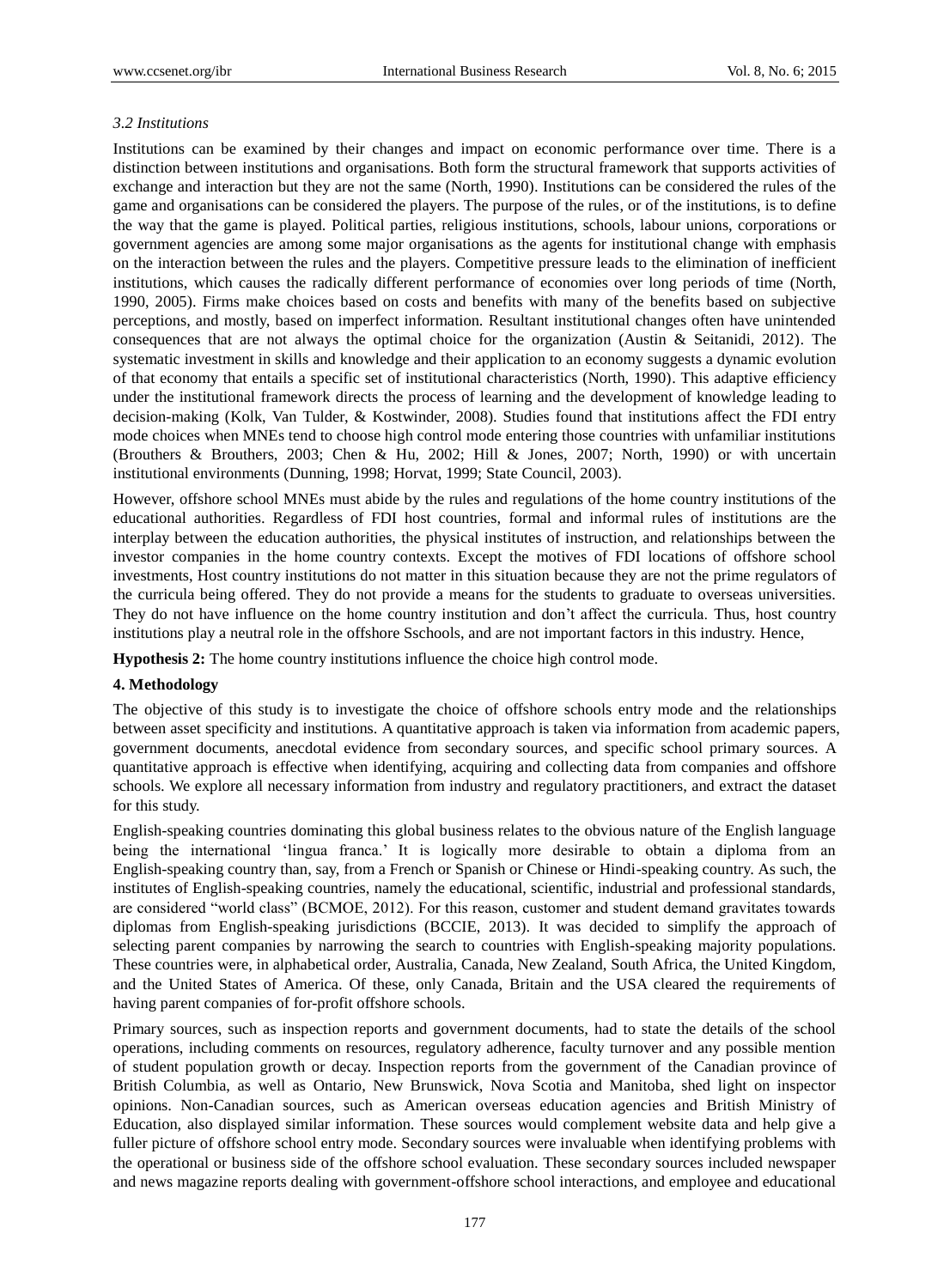standards conflicting with productivity. Also, there were numerous websites for interested parents regarding qualities of overseas schools, and sections therein logging comments and ratings for each school were invaluable. These websites helped in the construction of a rubric regarding school performance our dataset. Once the analysis of gathered research and practitioner information was completed, compiling primary source data on offshore schools was conducted for SPSS analysis by using the logistic regression.

We formulated the dataset related to offshore schools via the following conditions. First, any non-profit school or company would be immediately excluded. Second, the sources had to explicitly state that they carried out the curricular responsibilities of home education authorities, or else be excluded as well. Third, the school"s primary source had to display the following information: lists or numbers of faculty, lists or numbers of staff, numbers of students attending, a history of the school for ascertaining age and other information, the structure of the school"s operations for identifying entry mode, the home education authority, the host education authority, corporate/ firm information about the parent company, and student-teacher ratios.

The websites examined were official websites of offshore schools. Each section of the website was examined by reading the information carefully to uncover the answers to the questions above. For faculty and staff, there had to be mention of numbers of these. Individual photos of these personnel were invaluable for doing a headcount. There had to be specific numbers of students attending, or a mention of class size to multiply it with number of teachers to arrive at a number of student population. A section on school history had to mention year of establishment. A description of how the school operates and where it operates was needed for ascertaining entry mode. A specific home education authority needed to be mentioned and any relevant host education authority. A mention of the governing board of the business side of the company was essential for confirming the operation as an offshore school. There were a total of 203 offshore schools (see appendix A) found to fit the criteria, including 19% from the US, 66% from Canada, and 15% from UK. Their FDI countries were mostly in China (72%), with others in the host countries listed in appendix B. All the data were collected from the above available sources in 2013.

# *4.1 Variables*

#### 4.1.1 Dependent Variable: Entry Mode Choice

The entry mode is the FDI decision of choice upon the difference in degree of risk they present, the control and commitment of resources they require and the return on investment they promise (Zhao & Decker, 2003). In this study, two major categories of offshore school FDI entry mode are classified: equity and non-equity. The former includes licensing and franchising mode of offshore school FDIs, and the latter includes joint venture, greenfield, and brownfield investment. Brownfield FDIs circumvent the need to design and construct new buildings; rather the company can purchase and refit existing infrastructure to their needs, which can save capital costs normally associated with greenfield FDIs (Cheng, 2006; Meyer & Estrin, 2001).

#### 4.1.2 Explanatory Variable: Asset Specificity

In the offshore school context, asset specificity is captured by the following six measures in this study.

- 1) Faculty size: The faculty of a school includes the administration and teaching staff. The administration is the host country principals, home country principals, and officials from the business component of the company. Faculty size was coded simply by the number of faculty stated to be employed on site. This ranged from 5 to more than 200 members.
- 2) Support staff size: The support staff includes the office secretaries, janitors, personnel from the business component of the school, security guards, student caretakers and other miscellaneous positions. Support staff size was coded simply by the number of staff stated to be employed on site. This ranged from 5 to more than 50 members.
- 3) Number of departments: Each department oversees the delivery of a single school subject, such as English, History, Chemistry, Mathematics, Physical Education, and so forth. Departments can also regard Counselling, Special Education, administration, and so on. The number of departments may vary between each school, depending on the number of subjects taught, the required subjects dictated by the home education authority, and instructional subjects required by the local education authority. This number was given a simple range from 5 to 12 departments.
- 4) Offshore school as feeder school to specific university in the home country: This falls into two categories: yes and no. If yes, the offshore school has an arrangement with a post-secondary institution, such as a university that the students will graduate directly into. If no, the offshore school does not have an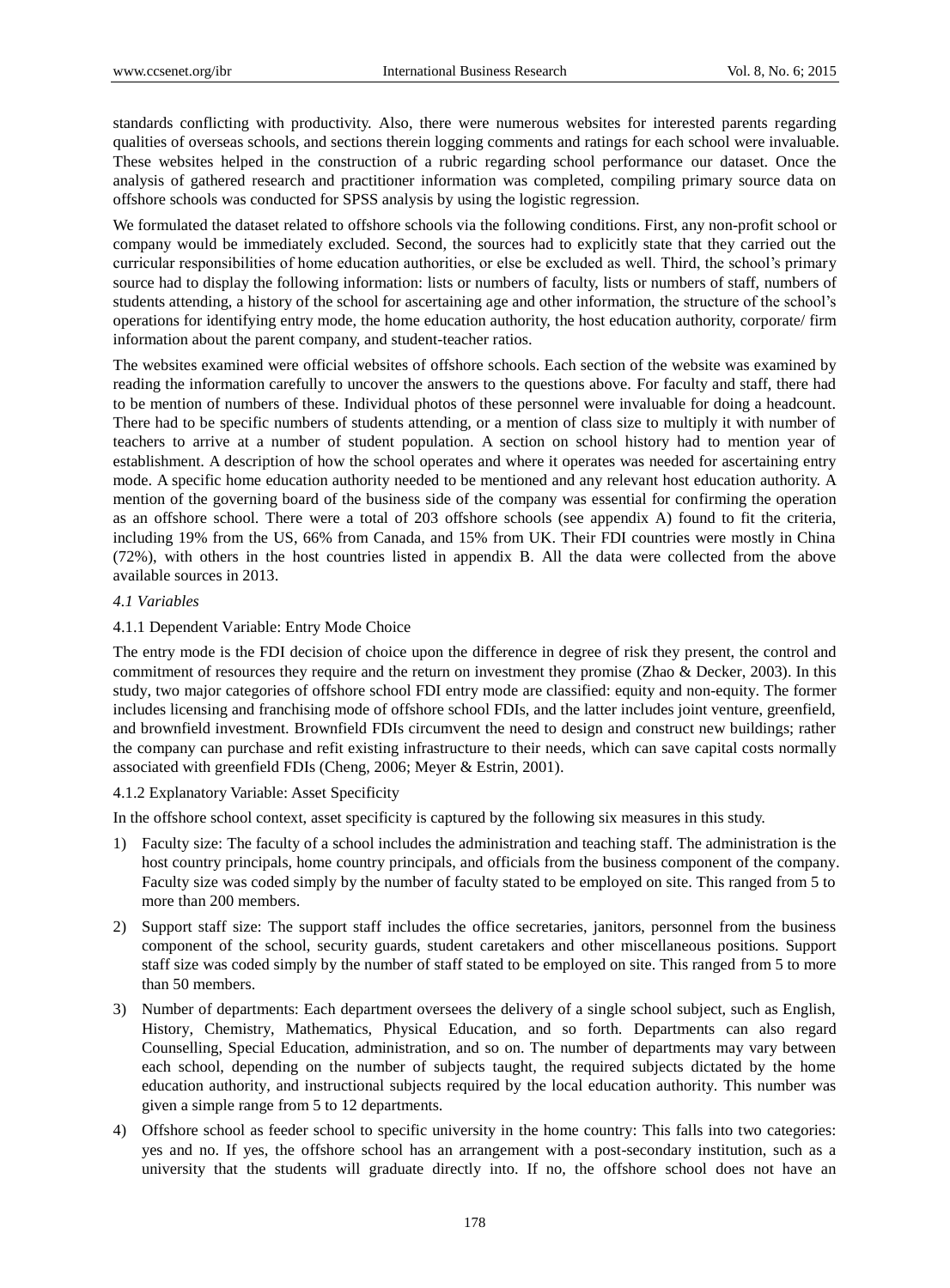arrangement with a post-secondary institution (Robinson, Wei, Gong, & Schwalb, 2010). This variable was then coded yes as dummy 1.

- 5) Number of students: The number of students means those students who have officially enrolled at the start of the school year, usually in August or September of each year. This number can fluctuate depending on late enrollments not recorded on the website, or students dropping out or quitting school due to academic, financial or familial circumstances (Findlay, 2011). Owing to the extreme fluctuations in numbers of students between schools, these numbers were calculated logarithmically to produce data samples better for use by analysis programs.
- 6) Student/Faculty Ratio: This ratio refers to the number of students per teacher. The higher the number, the more students the teacher instructs, and vice versa. This ratio has two implications for high numbers. First, there are a large number of students paying to attend the school, therefore the classes are full. This is positive. Second, it also means that there could be a poor level of teacher-student relationship negatively impacting on student academic success. Alternatively, a low ratio means the school is not attracting "customers," or the school is remedying low student scores by hiring additional teachers.
- 4.1.3 Explanatory Variable: Home Country Institutions

Home Education Authority: A home education authority is a Ministry or Department of Education of a home-country government. It can also be an individual school district or a consortium of educational authorities, but the home education authority still has precedence over them. This variable was then coded 1 through 11. Owing to the constitutional makeup of Canada"s government, where there is no single federal Ministry of Education but rather 10 different provincial Ministries. British Columbia was numbered 1, Alberta 2, Manitoba 3, Ontario 4, New Brunswick 5, and Nova Scotia 6. The provinces of Saskatchewan, Quebec, P.E.I. and Newfoundland didn"t have Offshore Schools and were thus not numbered. American Departments of Education were grouped from 7 through 9. Lastly, the United Kingdom was grouped as 10. All other authorities were grouped as 11. The distribution of home country education authorities are listed in table 1. On the other hand, the local education authority is not included as a variable because the local country is not able to set standards for offshore school operations, neither can it own the authority for the purpose towards higher degree of education upon diploma granted.

| Valid                    | Frequency | Percent |
|--------------------------|-----------|---------|
| Alberta MOE*             | 6         | 2.9     |
| British Columbia MOE*    | 45        | 22.2    |
| Manitoba MOE*            | 9         | 4.4     |
| Michigan University      | 1         | 0.5     |
| Minnesota DOE            | 8         | 3.9     |
| New Brunswick MOE*       | 10        | 4.9     |
| Nova Scotia MOE*         | 19        | 9.3     |
| Ontario MOE*             | 26        | 12.7    |
| Pennsylvania DOE         | 1         | 0.5     |
| United Kingdom MOE       | 28        | 13.7    |
| <b>United States DOE</b> | 25        | 12.3    |
| Not Specified**          | 35        | 12.1    |
| Total                    | 203       | 100.0   |

Table 1. Distribution of home country education authorities (N=203)

*Note.* MOE = Ministry of Education; DOE = Department of Education;

\*Canadian provincial Ministries. These altogether form 56.7% of total sample.

\*\*Home country education authority mentioned but not specified.

#### 4.1.4 Control Variable: Years Operating

This pertains to the number of years that the school has operated, up to the time of late 2013. The distinction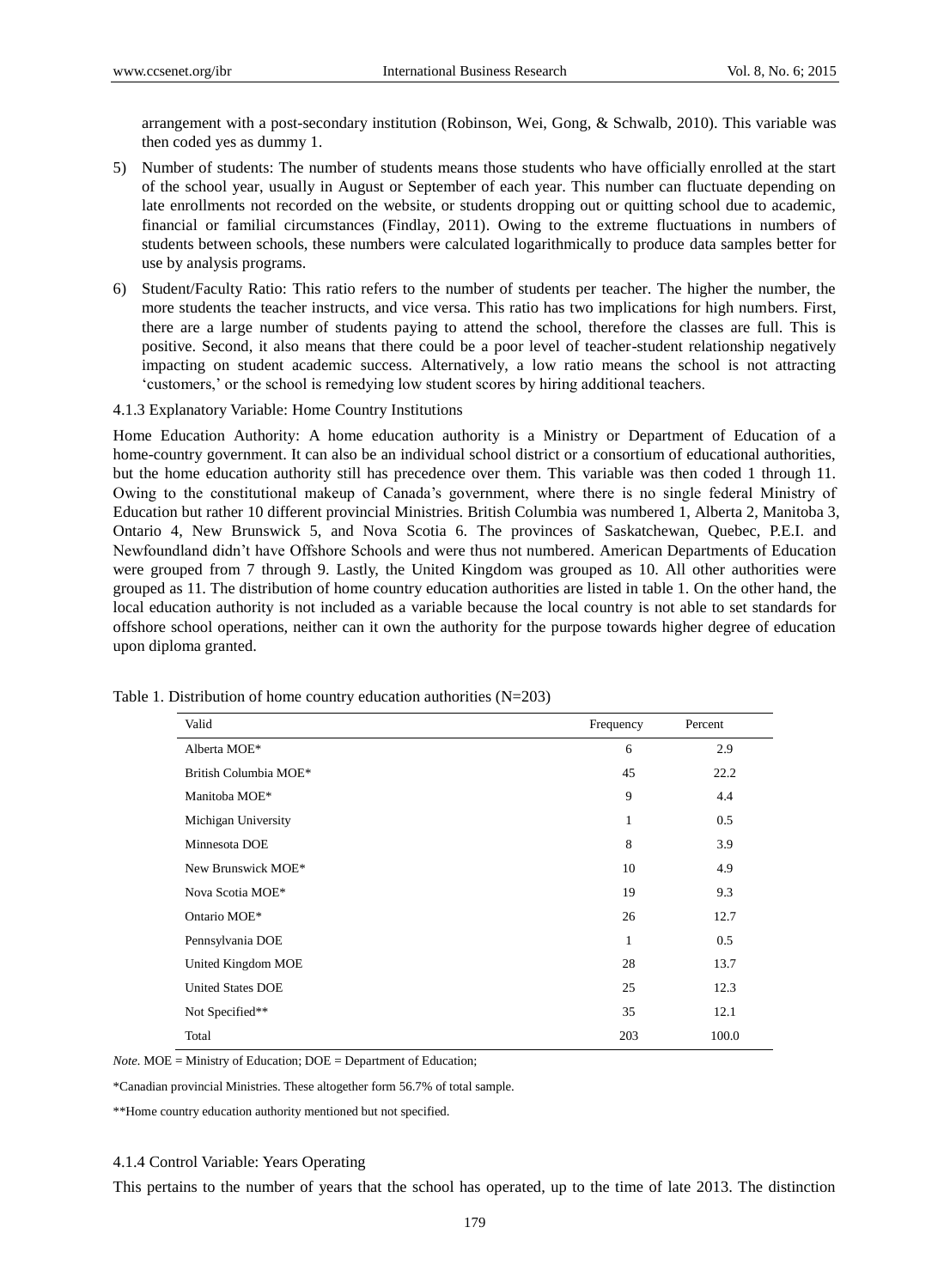between incorporation of the enterprise and actual initial operations of the local institution is often unclear, so liberty was taken with the stated age of the operation. In the case of closed offshore schools, the age refers to total years of operation before closure. This variable was not deemed important to code, and thus was not done so.

#### *4.2 Analytic Results*

Analysis of the offshore school data of sample size 203 was taken. SPSS 20.0 was utilised. All variable descriptors previously mentioned that can potentially carry numeric values attached to them were given a summary analysis. They were analysed regarding their minimum and maximum values, and their mean and standard deviation as shown in table 2. Table 3 shows the correlations of all variables. There is only one correlation, faculty size and number of students (ln), above 0.7.

|                          | Min  | Max    | Mean  | St. Dev. |
|--------------------------|------|--------|-------|----------|
| <b>High Control</b>      | 0.00 | 1.00   | 0.86  | 0.35     |
| <b>Asset Specificity</b> |      |        |       |          |
| <b>Faculty Size</b>      | 2.00 | 280.00 | 56.23 | 64.86    |
| <b>Staff Size</b>        | 0.00 | 80.00  | 9.71  | 10.39    |
| No. of Departments       | 1.00 | 12.00  | 7.86  | 2.99     |
| Feeder Schools           | 0.00 | 1.00   | 0.11  | 0.31     |
| Student (ln)             | 2.77 | 8.01   | 5.70  | 1.32     |
| Std/Fac Ratio            | 2.70 | 65.00  | 10.67 | 5.94     |
| Institutions             |      |        |       |          |
| Home Ed. Authority       | 1.00 | 11.00  | 4.40  | 3.17     |
| <b>Control Variables</b> |      |        |       |          |
| Years in Operation       | 1.00 | 112.00 | 9.81  | 9.72     |

Table 2. Descriptive analysis (N=203)

|  | Table 3. Correlations on all variables $(N=203)$ |  |  |  |
|--|--------------------------------------------------|--|--|--|
|--|--------------------------------------------------|--|--|--|

|                      |                   | Years     | Home Ed Auth | S/F ratio | Student (ln) | Feeder    | No. of Depts. | Staff     | Faculty |
|----------------------|-------------------|-----------|--------------|-----------|--------------|-----------|---------------|-----------|---------|
|                      | High              | .103      | .004         | .027      | $-.067$      | $***.330$ | $-116$        | $***.235$ | $-.040$ |
|                      | Control           | .144      | .953         | .705      | .346         | .000      | .100          | .001      | .570    |
|                      | Faculty           | $***.321$ | $*153$       | .061      | $***.763$    | $-.020$   | $***.368$     | $**635$   |         |
|                      | Size              | .000      | .029         | .390      | .000         | .779      | .000          | .000      |         |
|                      | <b>Staff Size</b> | $-.005$   | $***.197$    | .063      | $**431$      | $* - 141$ | $**.373$      |           |         |
|                      |                   | .942      | .005         | .372      | .000         | .045      | .000          |           |         |
|                      | of<br>No.         | $***.227$ | $***.227$    | $-0.016$  | $**412$      | $-.038$   |               |           |         |
| Pearson Significance | Depts.            | .001      | .001         | .819      | .000         | .591      |               |           |         |
|                      | Feeder            | .050      | $***.231$    | .058      | $-.055$      |           |               |           |         |
|                      |                   | .476      | .001         | .411      | .433         |           |               |           |         |
|                      | Student (ln)      | $***.346$ | .126         | $***.337$ |              |           |               |           |         |
|                      |                   | .000      | .073         | .000      |              |           |               |           |         |
|                      | S/F ratio         | $-.207$   | .113         |           |              |           |               |           |         |
|                      |                   | .703      | .110         |           |              |           |               |           |         |
|                      | Home.<br>Ed       | $* - 150$ |              |           |              |           |               |           |         |
|                      | Auth              | .033      |              |           |              |           |               |           |         |

*Note.* Significance levels: 0.01 (\*\*), 0.05 (\*).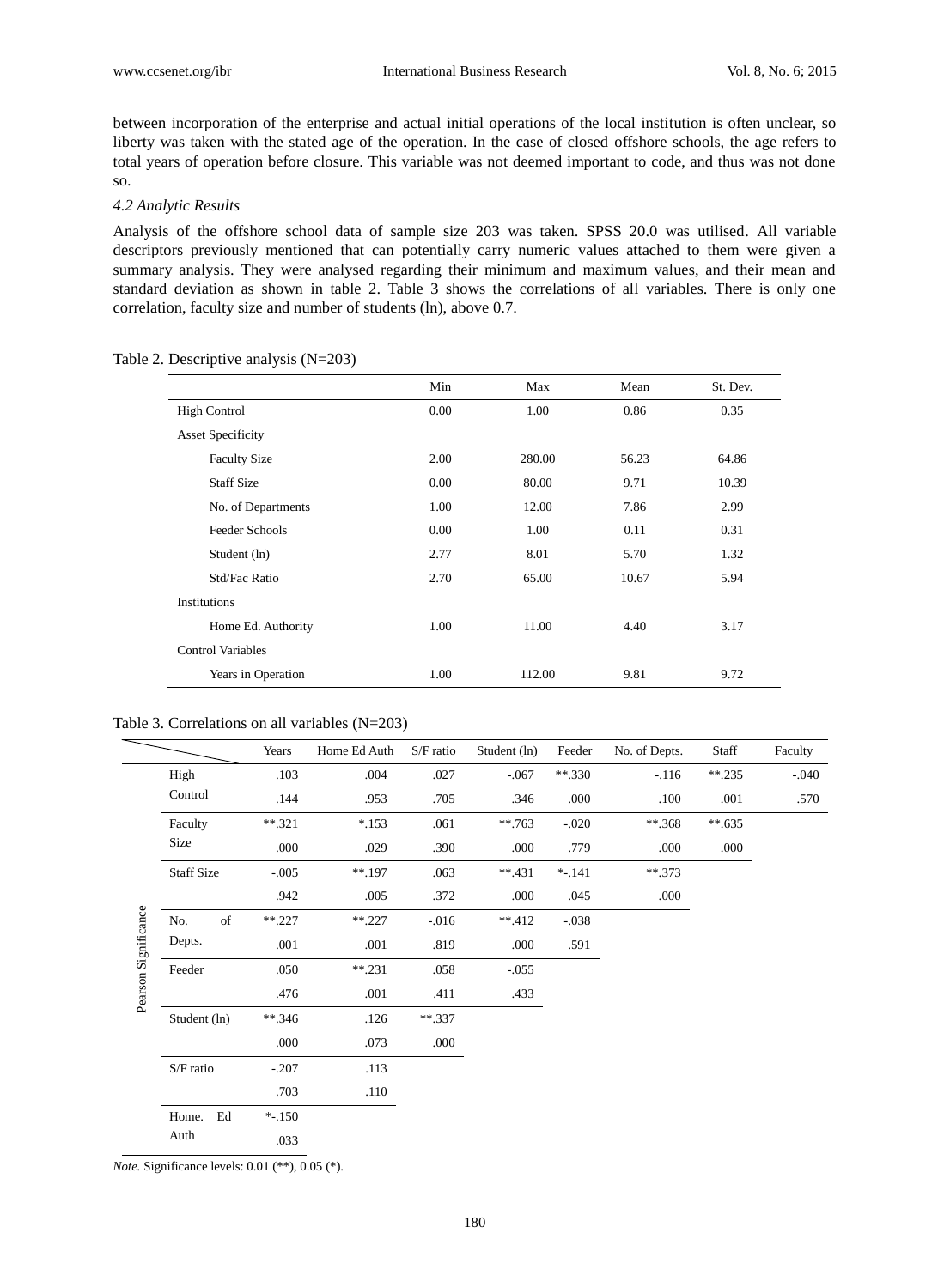Table 4 shows regression on high control entry mode. All numbers below 0.100 are discovered for the following regressions: Staff Size, Feeder Schools, and Home Education Authority. Thus, H1 is partially supported by staff size and feeder schools. However, the signs of these two measures of asset specificity influence in the opposite ways. Our findings align with the past studies that different types of asset specific matter (Masten, Meehan, & Snyder, 1989; Williamson, 1991). Since an offshore school's 'product' is students with high school diploma, it is reasonable that human resources need to be invested in as specific assets. While faculty size does not influence the choice of high control mode, the larger the staff size, the less intention to choose high control mode in offshore school FDI. The more support staff on site, for example secretaries, education assistants, maintenance crew, bus drivers and executive personnel, means the better able the institution is able to put resources towards meeting student needs, but not in high control mode. Probably they can be hired mostly from the local markets, without less specific requirements in offshore school human resource qualifications.

Meanwhile, feeder school is highly associated in choosing a high control mode. Feeder schools have both regulatory demands from home education authorities and contractual demands from the university or institution it is obligated to send graduated students to. Particularly for feeder schools as a function of the design pertaining to its relation to the parent company post-secondary institution it is designed to contribute graduated students to. For the guaranteed linkage between feeder offshore school and its parent, the asset specificity is not only captured by the specificity of human resources in students, but also by the temporal connections. It must have a "pull" exerted on it by a post-secondary institution by which it is contractually mandated to supply new students to.

On the other hand, H2 is supported. This would indicate that the Home Education Authority was instrumental as a regulating agency on the overall quality and success of the school regarding the FDI mode of choices. It serves as an anchor or catalyst for the other variables to exist in these schools. Without the regulations each offshore school was required to adhere to, these schools would not have the relevance to provide a foreign high school diploma. As for the Home Education Authority, they are the most active regulatory partner in the enterprise, as they are directly responsible for the accreditation of curricular standards. It would seem that this is occurring not out of a lack of direct relation to the students, but more to the productive processes that the Home Education Authority have regulative powers over. Also, since the students are the "output" for the operation, the focus is on the essential materials and infrastructure needed for the successful service towards granting these students their high school diplomas.

|                      | $\beta$ -dist. | S.E.  | Wals   | Df | Significance | $Exp(\beta)$ |
|----------------------|----------------|-------|--------|----|--------------|--------------|
| <b>Faculty Size</b>  | .019           | .012  | 2.373  |    | .123         | 1.019        |
| <b>Staff Size</b>    | $-0.87$        | .040  | 4.795  |    | .029         | .916         |
| No. of Departments   | $-.080$        | .088  | .825   |    | .364         | .923         |
| Feeder Schools       | 2.356          | .638  | 13.641 |    | .000         | 10.552       |
| No. of Students (ln) | $-.525$        | .394  | 1.773  |    | .183         | .591         |
| $S/T$ Ratio          | $-.029$        | .042  | .486   |    | .486         | .971         |
| Home Ed. Authority   | .180           | .105  | 2.940  |    | .086         | 1.197        |
| Years in Operation   | .058           | .057  | 1.033  |    | .309         | 1.060        |
| Constant             | 2.694          | 2.234 | 1.454  |    | .228         | 14.789       |

Table 4. Regression on high control mode (N=203)

*Note.* Numbers in **Bold** denote related Beta-distribution with significance.

#### **5. Discussion**

Our findings can be interpreted as a function of the type of entry mode utilised by offshore schools. In the offshore school contexts, feeder schools and home country authority are among the major importance in choosing FDI entry mode.

#### *5.1 Asset Specificity of Feeder Schools*

The conditions for asset specificity are two-fold. First, any operation that wants to grow and succeed must have three components: a Home Education Authority, a contract with a specific post-secondary institution (or academic conglomerate), and a company that is able to provide capital and financing for the project. In other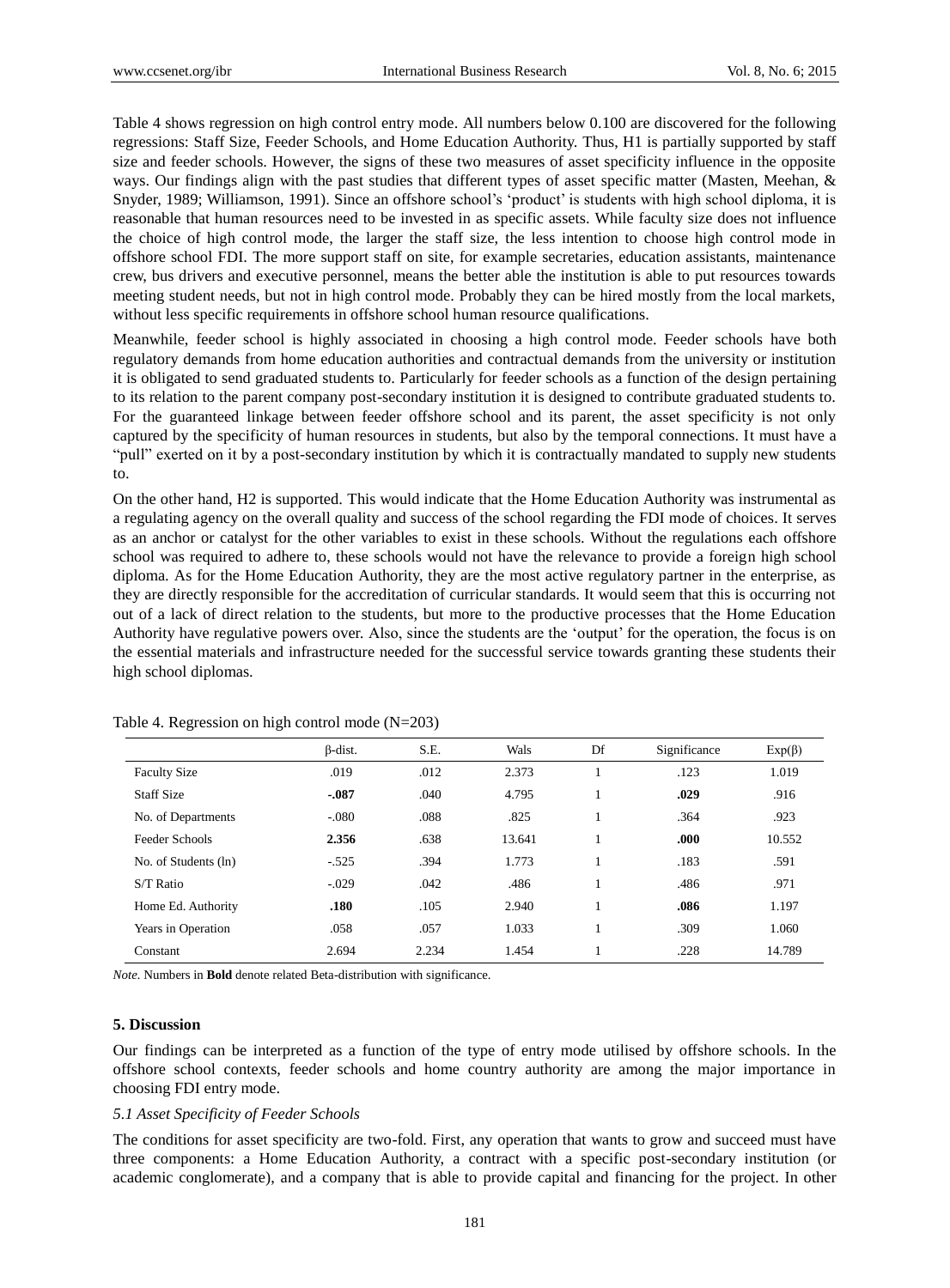words, being a feeder school is essential to an offshore school"s viability. Our findings show that feeder school is highly associated in choosing a high control mode in entering foreign market in the offshore school contexts. Feeder schools have their market in terms of guaranteeing the direct connection of their graduates with the specific higher-level educational institutions in the home country. This "one-on-one" strategy is the key determinant in terms of asset specificity upon a high control mode FDI. For the guaranteed linkage between feeder offshore school and its parent, the asset specificity is not only captured by the specificity of human resources in students, but also by the temporal connections. Such offshore schools from English-speaking countries provide predominant gateways for students in the host countries like China with high incentives of a 100% sure outcome, which is going to study at a higher education institution in an English-speaking country. On the other hand, feeder offshore school parents invest in high control mode may minimize the risk on receiving any inappropriate or any inconsistent trained students in the home country institutions. The asset specificity in feeder schools implies that in the offshore school business, both human resource specificity and temporal specificity play an important role in determining FDI entry mode choices.

## *5.2 Home Country Authority*

As per institutional theory, home educational authorities provide the rules and regulatory structure by which the school organisations operate in. Dissimilar with most of the prior MNE research on the influence of host country institutions on entry mode choices in other industries (e.g., Agarwal & Ramaswami, 1992; Brouthers, 2002; Hill, Hwang, & Kim, 1990; Kwon & Konopa, 1992; Meyer, 2001), offshore schools require the regulatory scaffolding of these institutions according to the home country authorities, including the government, universities and other post-secondary institutes. Such support systems not only involve rules and oversight, but also financial and logistical means. As long as the host countries, mainly non-English markets, own a strong potential of English-speaking educations as well as higher education demands in those English-speaking countries, the host country authority normally does not perform an active role in offshore school businesses (Scheutze & Li, 2008).

## *5.3 Performance Implications*

The fit of entry mode choice in correlation to its determinants should further imply a superior performance in offshore school FDIs. We further obtain a performance assessment by using means of reading home country education authority inspection reports, comments by parents regarding schools on websites dedicated to international and offshore schools, and anecdotes by teachers, students and clients collected by journalists researching offshore schools. We categorised the 203 offshore schools into seven levels of performance:

- 1) Performance scale 7: very good, expanding: An offshore school is doing very well and has expanded or will expand into two or more campuses.
- 2) Performance scale 6: very good, growing: An offshore school is doing very well and its student population is growing. This means the company has a constantly expanding inflow of capital from consumers. It is not yet at the point of "mitosis" where it can split into multiple campuses.
- 3) Performance scale 5: good, stable: An offshore school is doing very well and its student population is stable. This means the company has a constant inflow of capital from consumers. The school was at the "Very good, growing" stage a few years ago but has levelled off and has reached maximum growth. There are no apparent intercultural issues. The population may gain or lose a few students per year but overall remains constant. The school may yet expand again, but overall has reached maturity.
- 4) Performance scale 4: good, some comments: An offshore school is doing very well and its student population is stable. The population may gain or lose a few students per year but overall remains constant. The school may yet expand again, but overall has reached maturity. However, there are concerns about student resource availability, curricular standards and working conditions. There are some apparent intercultural issues.
- 5) Performance scale 3: bad, many comments: An offshore school is experiencing difficulties with student resource availability, curricular standards, working conditions and capital inflow. Its student population is stagnant, or too small for investment returns. There are numerous concerns about student resource availability, curricular standards and working conditions. There are apparent intercultural problems.
- 6) Performance scale 2: bad, certification revoked: An offshore school is experiencing difficulties with student resource availability, curricular standards, working conditions and capital inflow. Its student population is too small for investment returns. There are numerous concerns about student resource availability, curricular standards and working conditions. Intercultural issues were not overcome. The home education authority has therefore cancelled its license. The school will cease operations in the near future.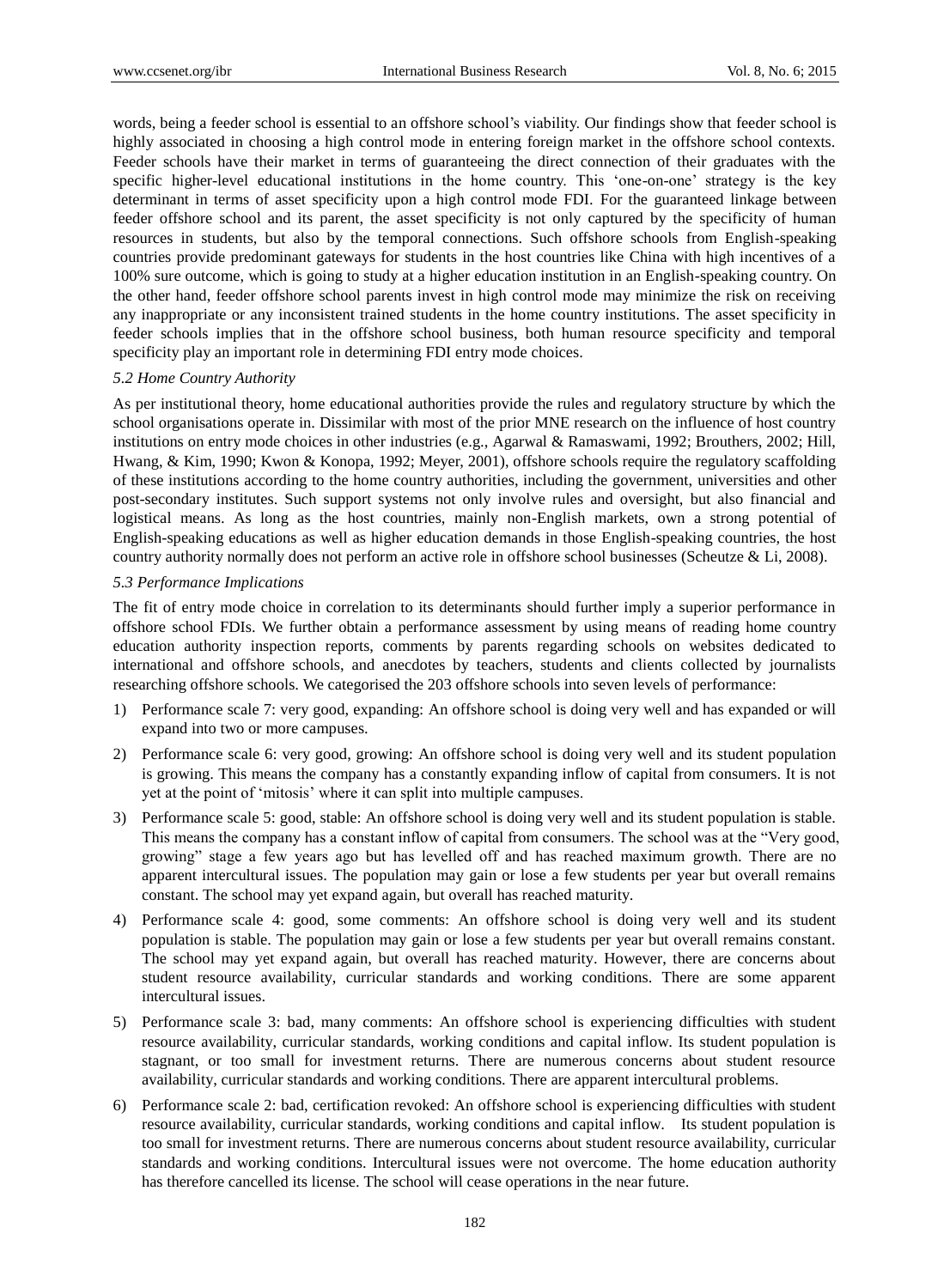7) Performance scale 1: closed: An offshore school experienced difficulties with student resource availability, curricular standards, working conditions and capital inflow. Its student population was too small for sustainable investment returns. Intercultural problems were not overcome. The school closed.

Figure 1 demonstrates the performance categories in terms of the home countries. Accordingly, we did a further fit analysis for performance implications. The ideal performers were cut at the leading 23 high performing schools, with rating performance scale above and including 5. We then used the top performed offshore school data to re-regress the ideal equation of entry mode choice, followed by a comparison of the ideal data with the full data by using ANOVA analysis. We found the top performers averaged a rating of 5.57, significantly higher than the rest of the data, with the averaged rating of 4.93. The F-value is 5.265 with a significance level at 0.023. Therefore, our model of asset specificity and home country institutions do influence the choice of entry mode in the offshore school FDI context, therefore the fit in the model leads to superior performance.



Figure 1. Performance of school by country and years operating

Our study provides theoretical implications in explaining FDI entry mode choices from the explanations asset specificity and home country institutions. In the current empirical context of offshore school FDI from English-speaking countries, the strategy of the feeder school FDI is not only important in choosing a high control mode, but also shows the major types of asset specificity in human resources and temporal dimensions. Moreover, the home country institution is particularly important for an offshore school to choose an entry mode, whereas most IB studies focused on the host country institutions in an FDI entry mode choice.

In addition, our study provides practical implications for the offshore school FDIs from an MNE perspective. For many higher education institutions in the English-speaking countries pursuing a growth model, international expansion through establishing offshore schools in overseas markets becomes an option. However, the FDI mode of choice should be cautious in alignment with whether to set up a feeder school and support staff size. Moreover, the home country authority matters in entry mode choice decisions. Given the current economic situation in North America, many higher education institutions might take potential overseas markets into consideration via offshore school businesses.

#### *5.4 Limitations and Future Research*

There is no data available to track student scores per teacher, and no data on teacher performance as a function of student scores. This is important when considering the quality of the product or service the firms are producing. The level of faculty and staff turnover was not able to be discerned. This would be an indication of service quality and investment by the firm in the professional and personal well-being of the human resources. Related to this is the student retention rate. Are they staying for the duration of the program, or are many leaving before graduating due to satisfaction levels, financial situations and other kinds of issues? These further kinds of data are currently unavailable. Future research might take further investigation into these firms" financial picture and firm viability. In addition, questionnaire surveys could be conducted of the corporate executives, investors, education authority personnel, government agents, administrative staff, school support staff, faculty and even the students. Such efforts in future research can further clarify the offshore school business with its potential in the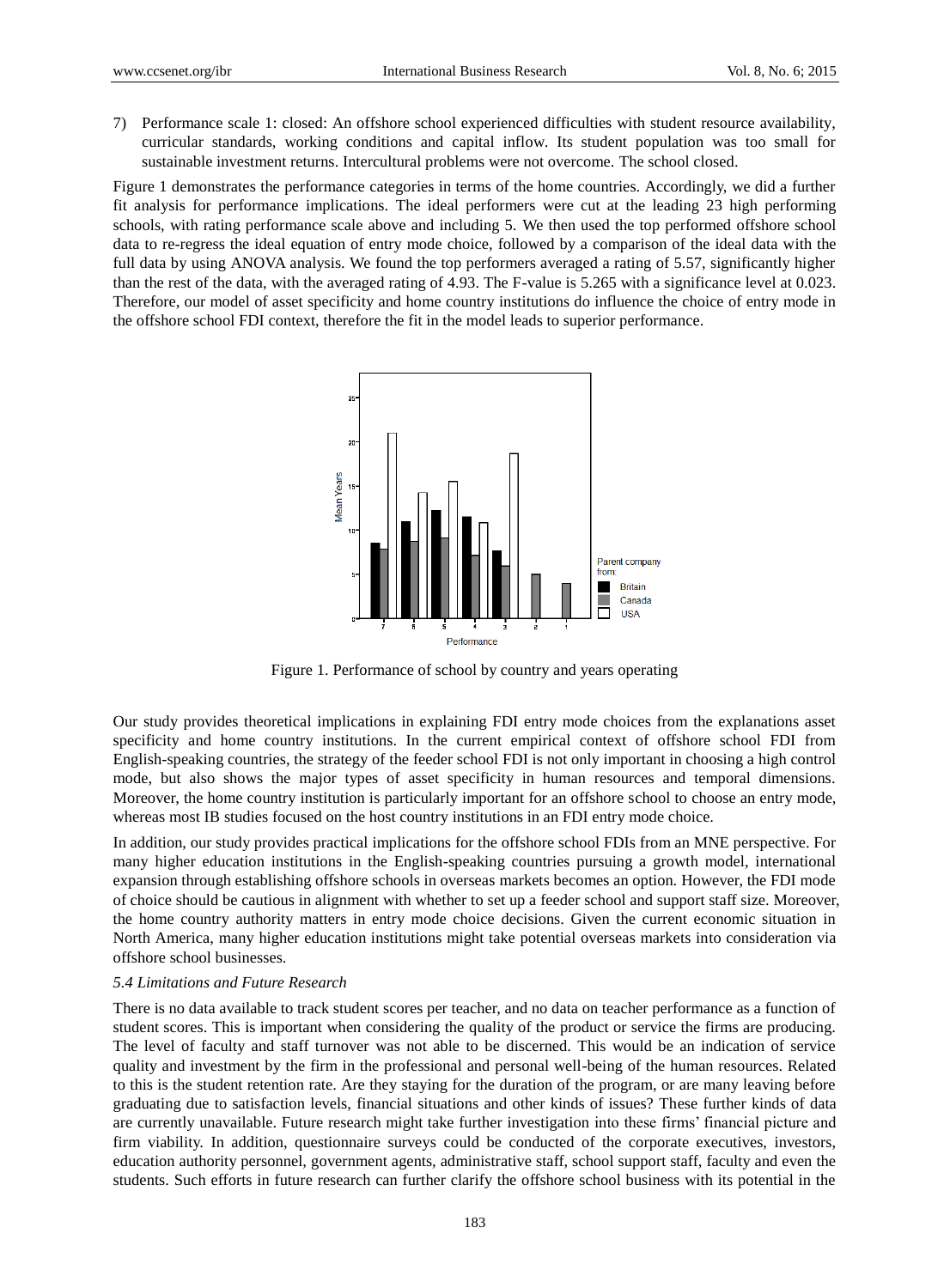IB empirical context.

#### **6. Conclusion**

This paper studies offshore school FDIs from English-speaking countries and their entry mode choices. Offshore schools are for-profit, private sector educational services established for granting home government recognised high school diplomas to students in an overseas country. They are the MNEs in the educational contexts. By creating a dataset of 203 offshore schools from Canada, the USA, and the UK from multiple sources, we found that asset specificity and home country institutions play roles in FDI entry mode choices. Particularly, the feeder school is highly specific and demands a high control mode, whereas the supporting staff size is negatively associated with a high control mode choice. Home country authorities influence mode of choices in the offshore school FDI decision, which implies that differential regulations on education systems and standards exist between institutions even within the single home country. Our study provides implications on theories and practices in the offshore school business context.

#### **Acknowledgements**

We thank the reviewers' and participants' comments from 2014 Annual Meeting of Academy of International Business.

## **References**

- Agarwal, S., & Ramaswami, S. N. (1992). Choice of foreign market entry mode: Impact of ownership, location and internalization factors. *Journal of International Business Studies, 23*(1), 1-27. http://dx.doi.org/10.1057/palgrave.jibs.8490257
- Austin, J. E., & Seitanidi, M. M. (2012). Collaborative value creation: A review of partnering between nonprofits and businesses: Part I. Value creation spectrum and collaboration stages. *Nonprofit and Voluntary Sector Quarterly, 41*(5), 726-758. http://dx.doi.org/10.1177/0899764012450777
- BC Council for International Education. (2011). *2011 Chinese students study abroad forecast*. Retrieved September 25, 2013 from http://*www.bccie.bc.ca*
- BC Council for International Education. (2013). *Developing and managing study abroad programs.* Retrieved September 25, 2013 from http://*www.bccie.bc.ca*
- BC Council for International Education. (2013). *Marketing BC education*. Retrieved September 25, 2013 from h*ttp://*www.bccie.bc.ca
- BC Ministry of Education. (2013). *Offshore transition guidelines.* Government of British Columbia.
- Brouthers, K. D. (2002). Institutional, cultural and transaction cost influences on entry mode choice and performance. *Journal of International Business Studies, 33*(2), 203-221. http://dx.doi.org/10.1057/palgrave.jibs.8491013
- Cheng, Y. M. (2006). Determinants of FDI mode choice: Acquisition, brownfield, and greenfield entry in foreign markets. *Canadian Journal of Administrative Sciences, 23*(3), 202-220. http://dx.doi.org/10.1111/j.1936-4490.2006.tb00627.x
- Coase, R. H. (1937). The nature of the firm. *Economica, 4*(16), 386-405. http://dx.doi.org/10.1111/j.1468-0335.1937.tb00002.x
- Cosco, L. (2011). *Canadian overseas schools: A unique approach to the export of Canadian education.* Asia-Pacific Foundation.
- Das, D. K. (2004). *Regionalism in global trade.* Cheltenham, UK: Edward Elgar. http://dx.doi.org/10.4337/9781845421458
- Dunning, J. H. (1998). Location and the multinational enterprise: A neglected factor? *Journal of International Business Studies, 29*(1), 45-66. http://dx.doi.org/10.1057/palgrave.jibs.8490024
- Dunning, J. H. (1988). The eclectic paradigm of international production: A restatement and some possible extensions. *Journal of International Business Studies, 19*(1), 1-31. http://dx.doi.org/10.1057/palgrave.jibs.8490372
- Findlay, S. (2011). *Cashing in on foreign students.* Retrieved from http://www.macleans.ca/education/uniandcollege/cashing-in-on-foreign-students-2/
- Hill, C. W. L., Hwang, P., & Kim, W. C. (1990). An eclectic theory of the choice of international entry mode. *Strategic Management Journal, 11*(2), 117-128. http://dx.doi.org/10.1002/smj.4250110204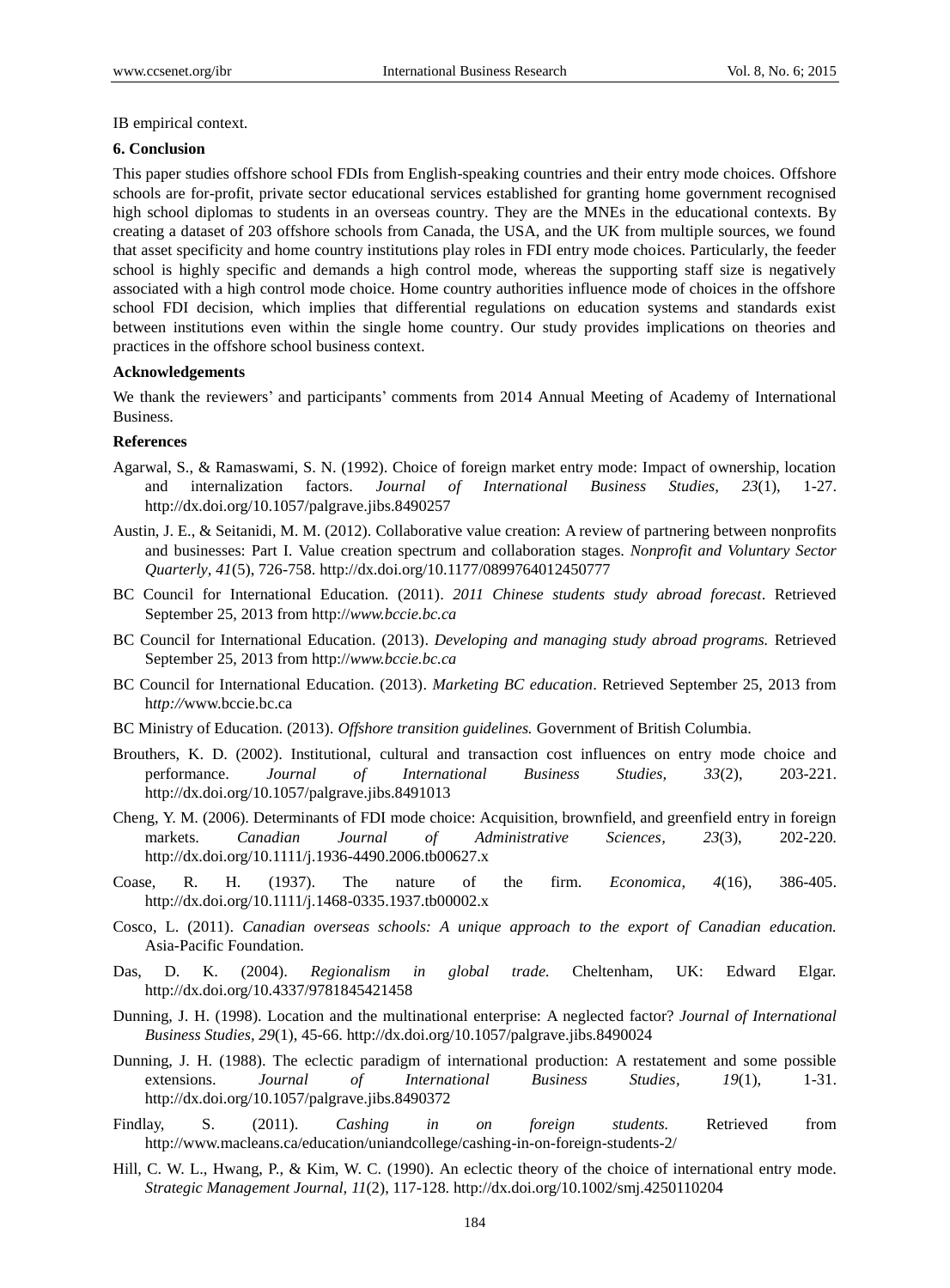Jiang, N. Q., & Feng, H. (2006). *New patterns of China's education opening up.* China Education Daily.

- Kolk, A., Van Tulder, R., & Kostwinder, E. (2008). Business and partnerships for development. *European Management Journal, 26*(4), 262-273. http://dx.doi.org/10.1016/j.emj.2008.01.007
- Kuehn, L. (2002). *B.C. government promotes privatization and a market approach to education.* British Columbia Teachers" Federation.
- Kwon, Y. C., & Konopa, L. J. (1993). Impact of host country market characteristics on the choice of foreign market entry mode. *International Marketing Review, 10*(2), 60-76. http://dx.doi.org/10.1108/02651339310032552
- Masten, S. E., Meehan, J. W. Jr., & Snyder, E. A. (1989). Vertical integration in the U.S. auto industry: A note on the influence of transaction specific assets. *Journal of Economic Behavior & Organization, 12*(2), 265. http://dx.doi.org/10.1016/0167-2681(89)90059-0
- Meyer, K. E., & Estrin, S. (2001). Brownfield entry in emerging markets. *Journal of International Business Studies, 32*(3), 575. http://dx.doi.org/10.1057/palgrave.jibs.8490985
- Meyer, K. E. (2001). Institutions, transaction costs, and entry mode choice in Eastern Europe. *Journal of International Business Studies, 32*(2), 357-367. http://dx.doi.org/10.1057/palgrave.jibs.8490957
- North, D. C. (1990). *Institutions, institutional change and economic performance.* Cambridge University Press. http://dx.doi.org/10.1017/cbo9780511808678
- North, D. C. (2003). *Understanding the process of economic change.* Princeton (USA) and Oxford (UK): Princeton University Press.
- Robinson, S. N., Wei, J., Gong, Y., & Schwalb, M. (2010). Higher education and foreign schools in China. *Journal of College and University Law, 36*(2), 363-398.
- Scheutze, H. G., & Li, S. (2008). *Canadian offshore schools in China.* Asia Pacific Foundation of Canada.
- Schuetze, H. G., Kuehn, L., Davidson-Harden, A., Schugurensky, D., & Weber, N. (2011). Globalization, neoliberalism and schools: The Canadian story. In C. A. Torres, L. Olmos, & R. Van Heertum (Eds.), *In the Shadow of Neoliberalism: Thirty years of Educational Reform in North America*. Oak Park, IL: Bentham Books. Retrieved from http://www.benthamscience.com/ebooks/contents.php?JCode=9781608052684
- Singh, A. (2010). *Globalism, neo-liberalism, public schools and higher education: Is your academic institution moving toward corporate model under globalism and neo-liberalism: What is being said and done around you and what should you observe, say and do?* Memorial University of Newfoundland.
- State Council of the People"s Republic of China. (2003). *Regulations of the People's Republic of China on Chinese-foreign cooperation in running schools.* China Education Daily. 24 March 2003.
- Steffenhagen, J., & Sun, V. (5 May 2013). *B.C. orders closure of one of its offshore high schools.* Retrieved from http://www.vancouversun.com/orders+closure+offshore+high+schools/8341124/story.html
- Tan, Z. (2009). Internationalization of higher education in China: Chinese-foreign cooperation in running schools and the introduction of high-quality foreign educational resources. *International Education Studies, 2*(3). http://dx.doi.org/10.5539/ies.v2n3p166
- Waters, J. L. (2006). Emergent geographies of international education and social exclusion. *Antipode, 38*(5), 1046-1068. http://dx.doi.org/10.1111/j.1467-8330.2006.00492.x
- Wen, J. (2005). *Chinese-foreign cooperation in running schools expects high-quality resources.* China Youth Daily. 1 March 2005.
- Williamson, O. E. (1979). Transaction-cost economics: The governence of contractual relations. *Journal of Law and Economics*, *22*(2), 233-261. http://dx.doi.org/10.1086/466942
- Williamson, O. E. (1981). The economics of organization: The transaction cost approach. *American Journal of Sociolog*y, *87*(3), 548-577. http://dx.doi.org/10.1086/227496
- Williamson, O. E. (1985). *The economic institutions of capitalism*. New York, NY: Free Press.
- Williamson, O. E. (1991). Comparative economic organization: The analysis of discrete structural alternatives. *Administrative Science Quarterly, 36*(2), 269-296. http://dx.doi.org/10.2307/2393356
- Xiang, B., & Shen, W. (2009). International student migration and social stratification in China. *International Journal of Educational Development, 29*(5), 513-522. http://dx.doi.org/10.1016/j.ijedudev.2009.04.006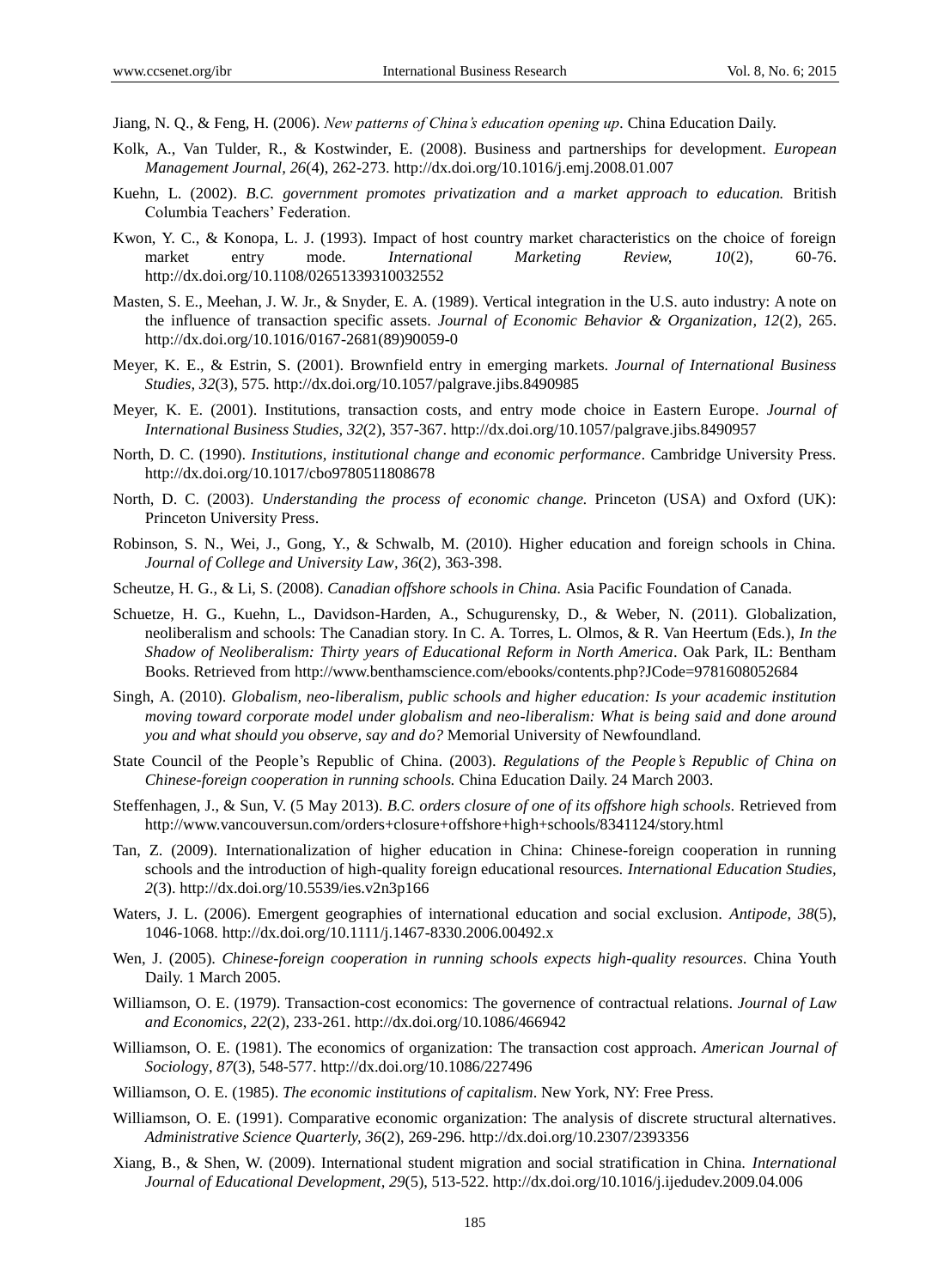Zhao, X., & Decker, R. (2004) *Choice of foreign market entry mode: Cognitions from empirical and theoretical studies.* University of Bielefeld.

# **Appendix A**

# **List of Offshore Schools, with Number of Campuses and Website Links**

| School Name                                     | Campuses     | School Website               |
|-------------------------------------------------|--------------|------------------------------|
| 3e International School                         | 1            | www.3eik.com                 |
| Abu Dhabi Grammar School (Canada)               | 1            | www.agsgrmmr.sch.ae          |
| Academia Cotopaxi                               | 1            | www.cotopaxi.k12.ec          |
| Access International Academy - Ningbo           | 1            | www.aian.org.cn              |
| AFNORTH International School in the Netherlands | $\mathbf{1}$ | www.afnorth-is.com           |
| American International School of Guangzhou      | 1            | www.aisgz.org                |
| American School of Belo Horizonte               | 1            | www.eabh.com.br              |
| American School of Paris                        | 1            | www.asparis.org              |
| Anhui Concord College of Sino-Canada (ACCSC     | 1            | www.accsc.com.cn             |
| <b>BCA</b> Canada                               | 1            | www.bcacanada.org            |
| <b>BCCIS</b>                                    | 1            | www.bccis.net                |
| Beijing BISS International School               | 1            | www.biss.com.cn              |
| Beijing Concord College of Sino-Canada (BCCSC)  | 1            | www.ccsc.com.cn/english      |
| Beijing No. 25 Middle School                    | $\mathbf{1}$ | www.bj25schooledu.com.cn     |
| Beijing Shuren-Ribet Private School             | 1            | www.shurenribet.org          |
| Beijing World Youth Academy                     | 1            | www.ibwya.net/               |
| <b>BIS</b> Canada                               | 1            | www.biscanada.org            |
| Boren Sino - Canadian School                    | 1            | www.borenschool.com          |
| Britannica International School Shanghai        | 1            | www.britannicashanghai.com   |
| British Columbia International School, Bangkok  | 1            | www.bcish.net                |
| CamBridge Elementary School of Foreign Language | 1            | www.internationalschool.info |
| Canada BC International School                  | 1            | www.bccis.net                |
| Canada Changchun Shiyi Secondary School         | 1            | www.cicic.ca                 |
| Canada Hainan Secondary School                  | 1            | www.canadahainanss.com       |
| Canada Hefei No. 1 Secondary School             | 1            | www.hfbh.gov.cn              |
| Canada Kunming No. 10 Secondary School          | 1            | www.cicic.ca                 |
| Canada Langfang Secondary School                | 1            | www.gdjzx.com                |
| Canada Maple International School               | 1            | www.cmis.kr                  |
| Canada Qingdao Secondary School                 | 1            | www.csee.ca                  |
| Canada Shandong Secondary School                | 1            | www.csee.ca                  |
| Canada Weifang Secondary School                 | 1            | www.canadaweifang.com        |
| Canada Xindu Secondary School                   | $\mathbf{1}$ | www.xdyz.net/english         |
| Canada Zibo No. 11 Secondary School             | $\mathbf{1}$ | www.cicic.ca                 |
| Canadian College Italy                          | $\mathbf{1}$ | www.canadiancollegeitaly.com |
| Canadian Independent College Ghana              | $\mathbf{1}$ | www.ghanacic.com             |
| Canadian International Academy                  | $\mathbf{1}$ | www.ciaedu.net               |
| Canadian International School - Yantai          | $\mathbf{1}$ | www.cis-yt.cn                |
| Canadian International School (Abu Dhabi)       | $\mathbf{1}$ | www.cisabudhabi.com          |
| Canadian International School (Hong Kong)       | $\mathbf{1}$ | www.cdnis.edu.hk             |
| Canadian International School (Singapore)       | $\mathbf{1}$ | www.cis.edu.sg               |
| Canadian International School of Beijing        | $\mathbf{1}$ | www.cisb.com.cn              |
| Canadian International School of Egypt          | $\mathbf{1}$ | www.cise-egypt.com           |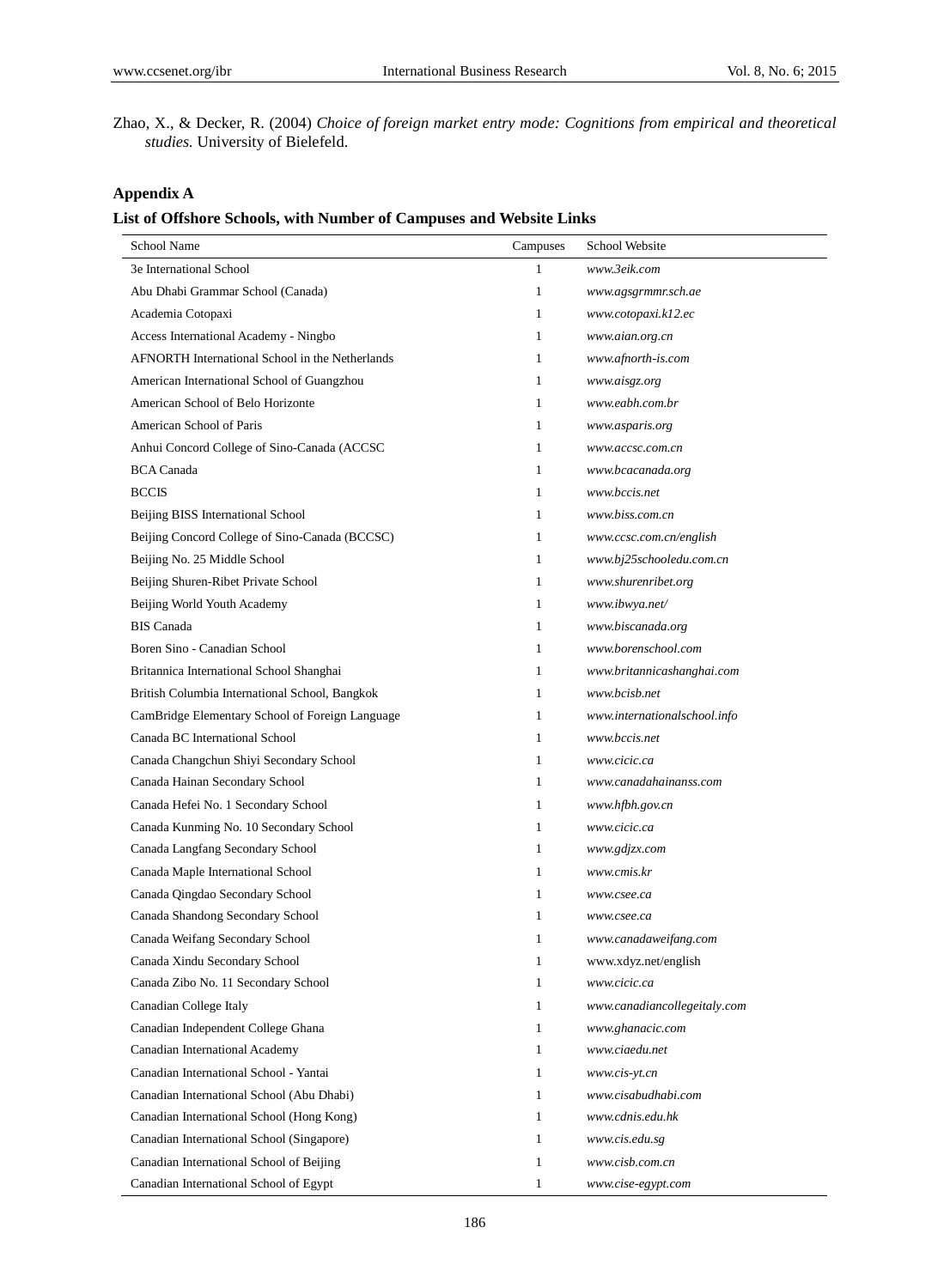| Canadian School Guadalajara                             | 1            | www.canadianschool.com.mx             |
|---------------------------------------------------------|--------------|---------------------------------------|
| Canadian Secondary Wenzhou No. 22 School                | 1            | www.cinec.ca                          |
| Canadian Trillinium School (CTS)                        | 1            | www.cts.edu.bd                        |
| Canadian Trillium College (Quanzhou)                    | 1            | www.ctc-school.com                    |
| Caribbean International Academy                         | 1            | www.carib-international.net           |
| Carol Morgan School                                     | 1            | www.cms.edu.do                        |
| <b>CBIS</b>                                             | 1            | www.cbis.or.kr                        |
| Changchun Experimental High School                      | 1            | www.anesl.com/schools                 |
| Chengdu Foreign Language School                         | 1            | www.cfls.net.cn                       |
| Clifford School                                         | 1            | www.cliffordschool.org                |
| Colegio Canadiense                                      | 1            | www.colegiocanadiense.edu.co          |
| Colegio Jorge Washington                                | 1            | www.cojowa.edu.co                     |
| Colegio Roosevelt                                       | 1            | www.amersol.edu.pe                    |
| Col égio Santa Maria                                    | 1            | www.colsantamaria.com.br              |
| Cologio Nueva Granada                                   | 1            | www.cng.edu                           |
| Columbia International College Taiwan                   | 1            | www.cict.org.tw                       |
| Columbia International School of Japan                  | 1            | www.columbia-ca.co.jp                 |
| Concordia International School Shanghai                 | 1            | www.concordiashanghai.org             |
| Daystar Academy                                         | 1            | www.daystarchina.cn                   |
| Delia School of Canada                                  | 1            | www.delia.edu.hk                      |
| Dulwich College Beijing                                 | 1            | www.dulwich-beijing.cn                |
| Dulwich College Shanghai                                | 1            | www.dulwich-shanghai.cn               |
| Dulwich College Suzhou                                  | 1            | www.dulwich-suzhou.cn                 |
| English School attached Guangdong University of Foreign | 1            | www.gwdwx.com/html/english            |
| Escuela Campo Alegre                                    | 1            | www.ecak12.com                        |
| Etonhouse International School - Wuxi                   | 1            | www.wuxi.etonhouse.com.cn             |
| Georgetown International Academy                        | 1            | www.georgetowninternational.org       |
| Grand Canadian Academy - Jiaxiang                       | 1            | www.gcahighschool.ca/jiaxing          |
| Grand Canadian Academy (Hongkou, Shanghai)              | 1            | www.gcahighschool.ca                  |
| Guangzhou Huamei International School                   | 1            | www.hm163.com/englishvesion           |
| Guangzhou Nanhu International School                    | 1            | www.gnischina.com                     |
| Guiyang Concord College of Sino-Canada (GCCSC)          | 1            | www.giccsc.com/english                |
| Guiyang No. 1 High School                               | $\mathbf{1}$ | www.gyyz.com.cn/En                    |
| Handan No. 1 High School                                | 1            | www.internationalprograms.ednet.ns.ca |
| Hangzhou International School                           | 1            | https://hz.scis-his.net               |
| Hanova International Department of Bodi School          | 1            | www.his-xian.com                      |
| Harrow International School                             | 1            | www.harrowschool.ac.th                |
| Hayat Universal School (HUBS)                           | 1            | www.hayatschool.com                   |
| Henan Experimental High School                          | 1            | www.chinatefl.com/henan               |
| Huamei-Bond International College                       | 1            | www.hm163.com                         |
| <b>InterAmerican Academy</b>                            | 1            | www.interamerican.edu.ec              |
| International School of St. Lucia (ISSL)                | 1            | www.stluciayp.com                     |
| <b>Ivy Academy</b>                                      | 1            | www.ivyschools.com                    |
| Jiaxing Senior High School                              | 1            | www.jxgjzx.net.cn                     |
| Jinan EtonHouse International School                    | 1            | www.etonhouse.com                     |
| Karamay Senior High School                              | $\mathbf{1}$ | www.en.klmyedu.cn                     |
| Lertlah School                                          | 3            | www.lertlah.com                       |
|                                                         |              |                                       |
| Liaodong Canadian International School of China         | $\mathbf{1}$ | www.cicic.ca                          |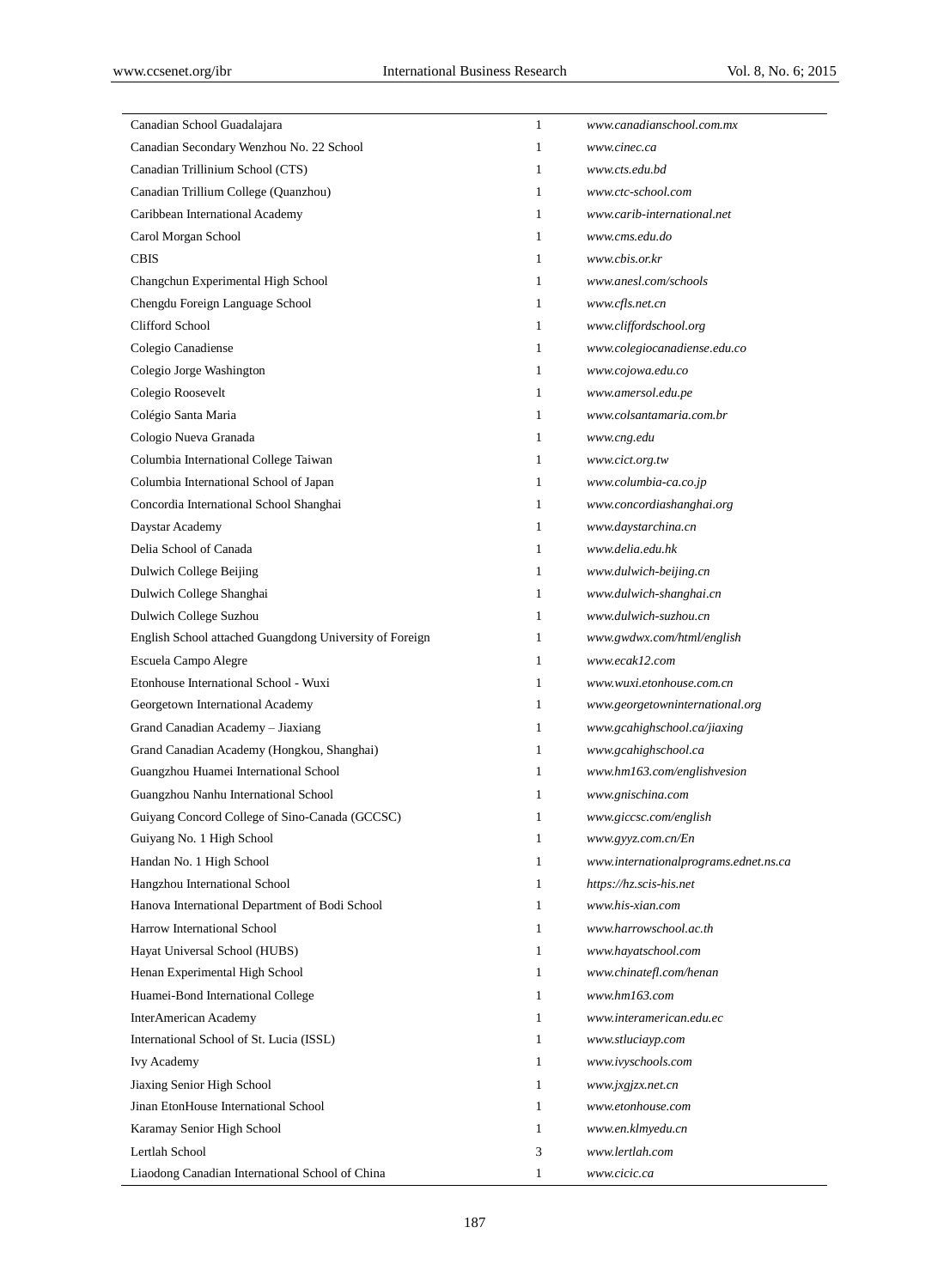| Lincoln School                                           | $\mathbf{1}$ | www.edline.net/pages/LincolnCostaRica |
|----------------------------------------------------------|--------------|---------------------------------------|
| Livingston American School                               | $\mathbf{1}$ | www.laschina.org                      |
| Luoyang No. 1 High School                                | $\mathbf{1}$ | www.lyyg.com                          |
| Luwan Senior High School                                 | $\mathbf{1}$ | www.lwedu.sh.cn                       |
| Lyford Cay International School                          | 1            | www.lcis.bs                           |
| Maple Leaf Education System                              | 21           | www.mapleleafschools.com              |
| Maple Leaf International School - Trinidad and Tobago    | 1            | www.mapleleaf-school.com              |
| Meitoku Gijuku School                                    | $\mathbf{1}$ | www.meitoku-gijuku.ed.jp              |
| Middle School attached to Hebei Normal University        | 1            | www.internationalprograms.ednet.ns.ca |
| Morgan Rothschild Academy                                | $\mathbf{1}$ | www.morganrothschild.com              |
| Mount Saint Agnes Academy                                | $\mathbf{1}$ | www.msa.bm                            |
| Nanchang No. 2 High School                               | 1            | www.cicic.ca                          |
| Nanjing Foreign Language School British Columbia Academy | 1            | www.nfls.com.cn                       |
| Nanjing-Bond International College                       | $\mathbf{1}$ | www.bondschoolsinternational.com      |
| Neuch âel Junior College                                 | $\mathbf{1}$ | www.njc.ch                            |
| <b>NOVA</b> International Schools                        | $\mathbf{1}$ | www.nova.edu.mk                       |
| Oxford International College of Changzhou                | $\mathbf{1}$ | www.czoic.com                         |
| Oxstand-Bond International College                       | $\mathbf{1}$ | www.oxstandbond.com.cn                |
| Qatar Canadian School                                    | $\mathbf{1}$ | www.qcs.edu.qa                        |
| Qingdao Amerasia International School                    | $\mathbf{1}$ | www.qingdaoamerasia.org               |
| Qingdao No.1 International School of Shandong Province   | $\mathbf{1}$ | lwww.qiss.org.cn                      |
| Rigo British                                             | $\mathbf{1}$ | www.beijingrego.com                   |
| <b>Ritz Calilord Academy</b>                             | $\mathbf{1}$ | www.calilord.com                      |
| Saint Paul American School                               | $\mathbf{1}$ | www.stpaulamerican.org                |
| Shanghai American School                                 | $\mathbf{1}$ | www.saschina.org                      |
| Shanghai Fudan-Vanke Experimental Private School         | 1            | www.vks.cn/english                    |
| Shanghai High School International Division              | $\mathbf{1}$ | www.shsid.org                         |
| Shanghai Nanyang Model High School                       | 1            | www.nanmo.cn                          |
| Shanghai Rego International School                       | 1            | www.srisrego.com                      |
| Shanghai United International School                     | 1            | www.suis.com.cn                       |
| Shenyang No. 2 High School (North Campus)                | 1            | www.ccsc.cn/english                   |
| Shenzhen (Nanshan) Concord College of Sino-Canada        | 1            |                                       |
| Shenzhen Tsinghua Experimental School                    | $\mathbf{1}$ | www.tsinghuaschool-sz.com             |
| Shrewsbury International School                          | $\mathbf{1}$ | www.shrewsbury.ac.th                  |
| Sino Bright Schools (9 Campuses)                         | $\mathbf{1}$ | www.schoolbj.com                      |
| Sino-Canada High School                                  | $\mathbf{1}$ | www.sinocanadahighschool.com          |
| SIS Canada                                               | $\mathbf{1}$ | www.siscanada.org                     |
| Soochow University High School - Canadian Program        | 1            | www.en.sdfzcanada.com                 |
| Springboard International School                         | $\mathbf{1}$ | www.sibs.com.cn                       |
| Sunway College                                           | $\mathbf{1}$ | www.sunway.edu.my                     |
| Suzhou Etonhouse International School                    | $\mathbf{1}$ | www.suzhou.etonhouse.com.cn           |
| Suzhou Industrial Park Foreign Language School           | $\mathbf{1}$ | www.english.sfls.com.cn               |
| Tangshan No. 1 High School                               | $\mathbf{1}$ | www.ts-edu.net.cn                     |
| Taylor's College                                         | 1            | www.taylors.edu.my                    |
| The British International School, Shanghai               | $\mathbf{1}$ | www.bisshanghai.com                   |
| The British School of Guangzhou                          | $\mathbf{1}$ | www.bsg.org.cn                        |
| The British School of Nanjing                            | $\mathbf{1}$ | www.bsn.org.cn                        |
| The International School of Macao                        | $\mathbf{1}$ | www.tis.edu.mo                        |
|                                                          |              |                                       |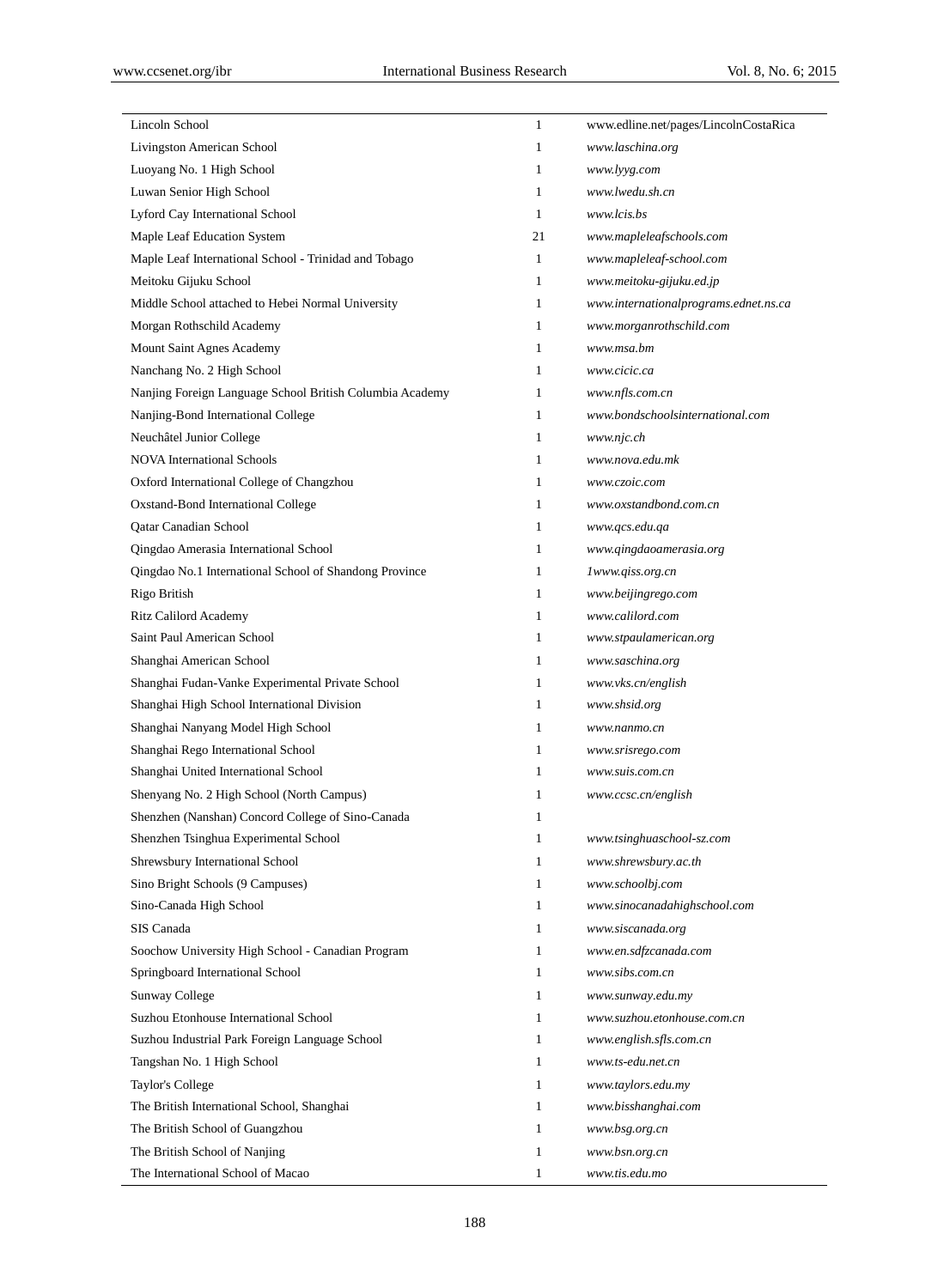| Tianjin Rego International School         | л. | www.srisrego.com                  |
|-------------------------------------------|----|-----------------------------------|
| Tongchuan No. 1 High School               | 1  | www.cicic.ca                      |
| Trillium International School             | 1  | www.trilliumtt.com                |
| Wellington College International Shanghai | 1  | www.wellington-shanghai.cn        |
| Western Academy of Beijing                | 1  | www.wab.edu                       |
| Western International School of Shanghai  | 1  | www.wiss.cn                       |
| Westminster Canadian Academy              | 1  | www.cicic.ca                      |
| Wusong Shanghai BC High School            | 1  | www.educatedpanda.com             |
| Xingtai No. 1 High School                 | 1  | www.qianjingeducation.sinaapp.com |
| Yang Guang Qing School Of Beijing         | 1  | www.edu.gov.mb.ca                 |
| Yew Chung International School            | 5  | www.ycef.com                      |
| Yew Wah School of Shanghai Changning      | 1  | www.ywies-sh.com                  |
| Yinghua - Bond International College      | 1  | www.bondschoolsinternational.com  |
| YK Pao School                             |    | www.ykpaoschool.cn                |

# **Appendix B**

# **Distribution of Host Country in Database (N=203)**

| Country        | Frequency      | Percent |
|----------------|----------------|---------|
| Antilles       | $\mathbf{1}$   | 0.5     |
| <b>Bahamas</b> | $\mathbf{1}$   | 0.5     |
| Bangladesh     | $\overline{c}$ | 1.0     |
| Bermuda        | $\mathbf{1}$   | 0.5     |
| <b>Brazil</b>  | $\overline{2}$ | 1.0     |
| Bulgaria       | $\mathbf{1}$   | 0.5     |
| China          | 147            | 72.1    |
| Colombia       | $\overline{4}$ | 2.0     |
| Costa Rica     | $\mathbf{1}$   | 0.5     |
| Dominican Rep. | 1              | 0.5     |
| Egypt          | $\mathfrak{2}$ | 1.0     |
| Ecuador        | $\overline{c}$ | 1.0     |
| France         | $\mathbf{1}$   | 0.5     |
| Guyana         | $\mathbf{1}$   | 0.5     |
| Indonesia      | $\overline{c}$ | 1.0     |
| Italy          | 1              | 0.5     |
| Japan          | $\overline{c}$ | 1.0     |
| Korea          | 8              | 3.9     |
| Mexico         | 1              | 0.5     |
| Netherlands    | $\mathbf{1}$   | 0.5     |
| Peru           | $\mathbf{1}$   | 0.5     |
| Qatar          | 3              | 1.5     |
| Saint Lucia    | $\mathbf{1}$   | 0.5     |
| Singapore      | 1              | 0.5     |
| Switzerland    | $\mathbf{1}$   | 0.5     |
| Taiwan         | $\mathfrak{2}$ | 1.0     |
| Thailand       | 6              | 2.9     |
| Trinidad       | $\mathfrak{2}$ | 1.0     |
| <b>UAE</b>     | 3              | 1.5     |
| Venezuela      | $\mathbf{1}$   | 0.5     |
| Total          | 203            | 100.0   |